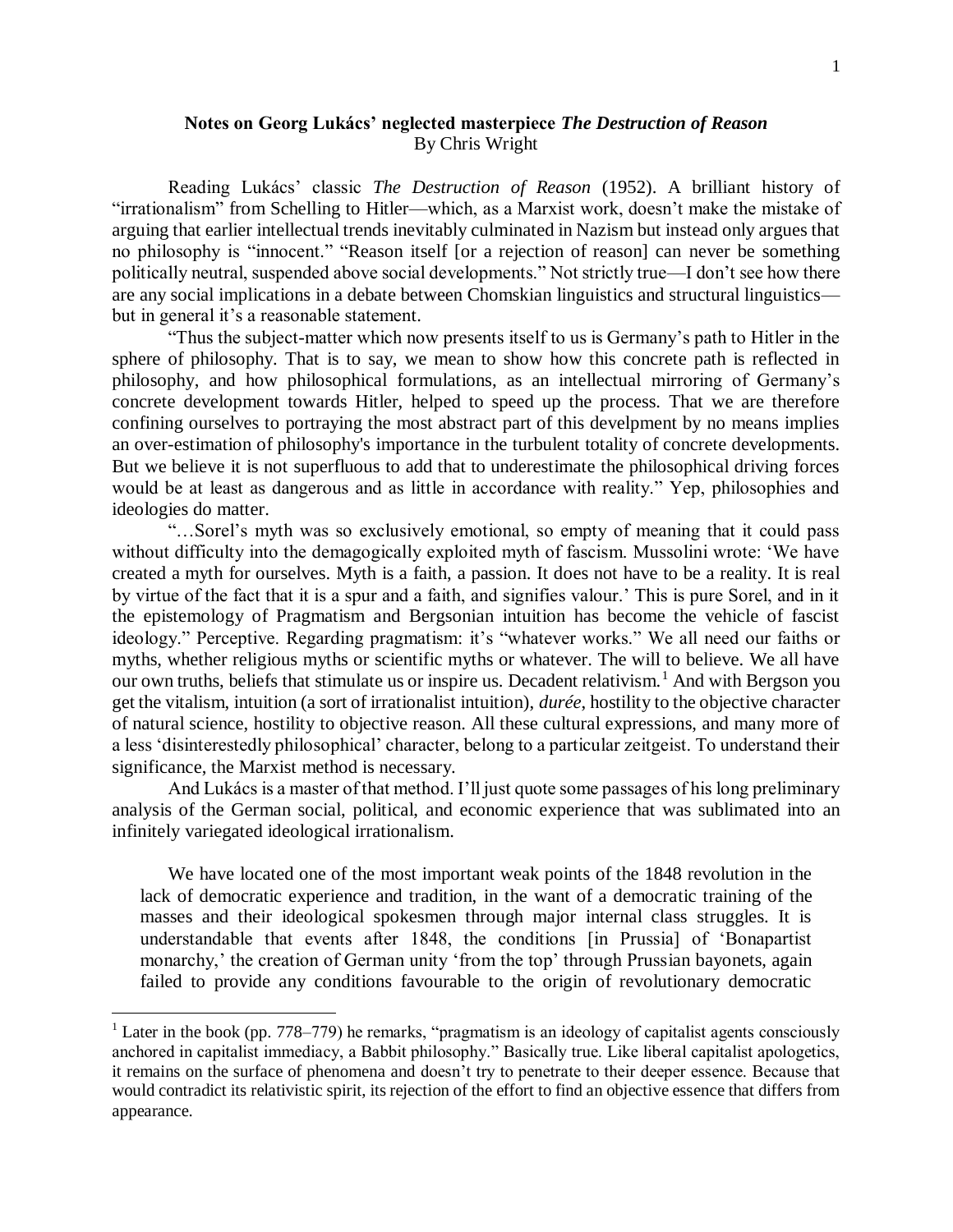traditions or a revolutionary democratic training of the masses. As a result of its impotence, the German Parliament was automatically condemned to sterility. And since every single bourgeois party had its basis in a compromise with 'Bonapartist monarchy,' the extraparliamentary struggles of the masses, as far as they could spring up in the first place, were similarly doomed to sterility…

An important ideological obstacle to the origin of democratic traditions in Germany was the ever-increasing, large-scale falsification of German history. It was—to summarize very briefly—a matter of idealizing and 'Germanizing' the retarded sides of the German development, i.e., of a version of history which extolled precisely the retarded character of Germany's development as particularly glorious and in accord with 'Germany's essence.' It criticized and repudiated all the principles and products of Western bourgeois democratic and revolutionary developments as un-German and contrary to the character of the German 'national spirit'…

The most important factor of all is the average German's underdog mentality, a mentality by no means affected by the 1848 revolution, and also that of the intellectual however highly placed. We have noted that the major upheavals at the start of the modern era, which laid the foundations for democratic developments in the West, ended in Germany with the establishment, for centuries to come, of petty tyrants, and that the German Reformation founded an ideology of submission to them [in the form of Lutheranism, Pietism, etc.]. Neither the struggles for liberation from the Napoleonic yoke nor the year 1848 could alter this intrinsically. And since the German nation's unity was created not by way of revolution but from 'the top' and, according to historical legend, through 'blood and iron,' the 'mission' of the Hohenzollerns and the 'genius' of Bismarck, this side of the Germans' mentality and morals remained virtually unchanged. There sprang up large cities in place of often semi-medieval small towns; the big capitalist with his agents replaced the shopkeeper, artisan and small entrepreneur; world politics superseded parish-pump politics—but during this process the German people's subservience to its 'authorities' underwent only the slightest of changes… [He then quotes the following passage written by a German in 1919:]

The most easily governed nation in the world is the German…meaning a lively and active nation of average proficiency and intelligence with a developed critical bent for argument; a nation, however, which in public affairs is neither accustomed nor willing to act spontaneously without or against the will of authority; a nation which thus is excellently ordered and acts under official guidance almost as though it were only performing its own common will. This readiness to be organized, along with its efficiency, does indeed provide incomparably fine material for an organization, the purest form of which is of course the military type.

Here we have the immediate, subjective source of pre-imperialist German irrationalism. Whereas the Western Democracies—by and large—considered the State, State policies and so on to be largely their own work, expected rationality from them and saw their own rationality reflected therein, the German attitude—again, by and large—was the complete opposite… [It is] 'authority' alone which acts, and does so on the basis of an intuitive reading of inherently irrational facts… [Think of the celebration of Bismarck's 'genius,' etc.] ...Certainly there was already arising—in the [early-19<sup>th</sup>-century] Romantic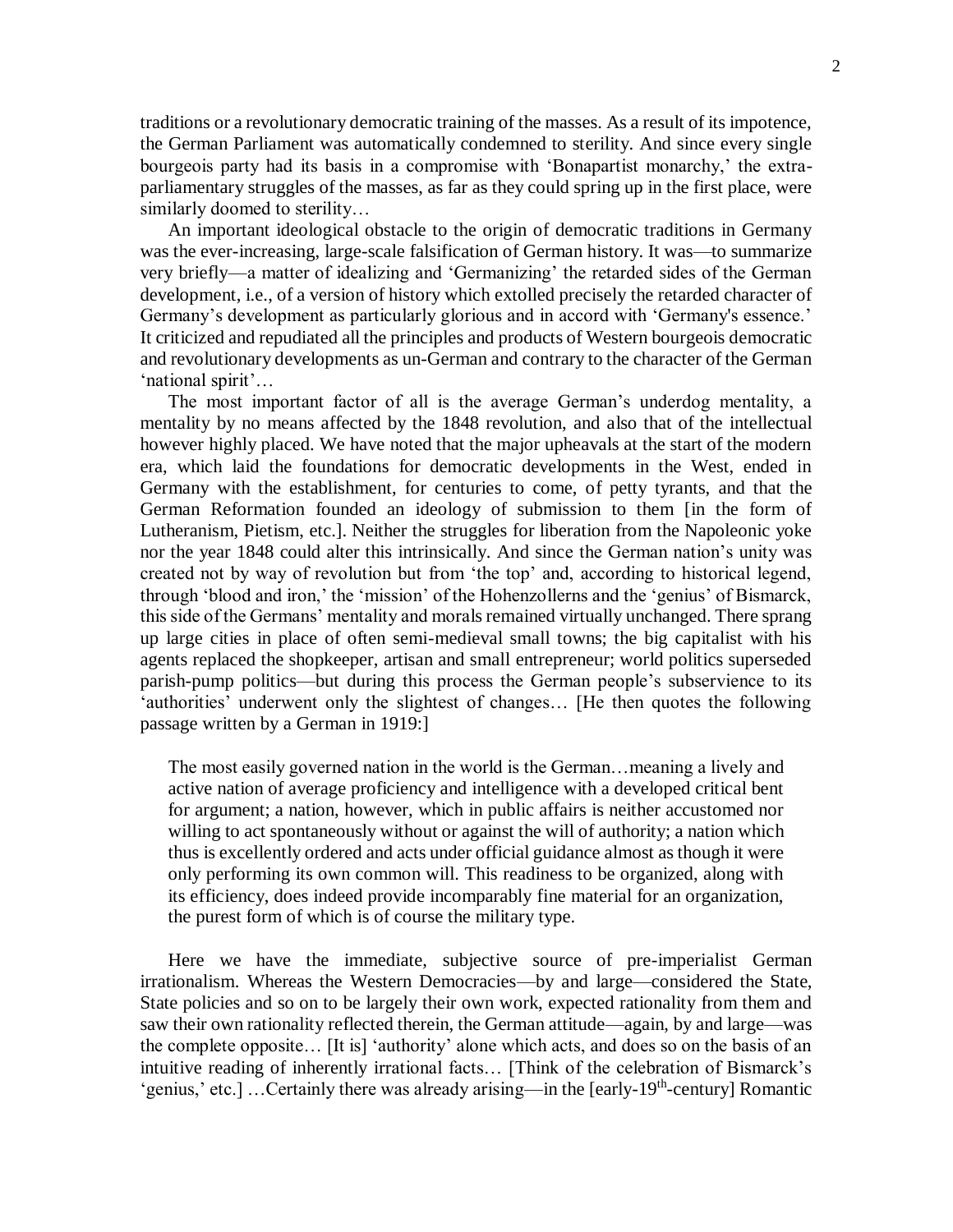movement and its offshoots—an idealization of German backwardness which, in order to defend this position, was forced to interpret the course of events in a radically irrationalist way and to contest the idea of progress as an allegedly shallow, dim and misleading conception. Schopenhauer went farthest in this respect, and that accounts for both his total lack of influence before 1848 and his world-wide effect after the revolution was defeated.

…The German development [as opposed to France's, England's, and so on] was rated the higher one precisely because, as a result of the conservation of older (non-rational) forms of governance, it could solve various problems (ethical, cultural, etc.) for which the society and social thinking of the rationally oriented West could never find a solution. It goes without saying that here, the effective combating of socialism played a decisive role.

Irrationalism and a hostility to progress therefore go together. In this very togetherness they formed an effective ideological defence of the social and political backwardness of a Germany rapidly developing in the capitalist sphere…

Later, Lukács mentions that "Schopenhauer's Buddhist quietism matched petty-bourgeois apathy after the 1848 revolution," and that "the transformation requested by Nietzsche of the relationship between capitalists and workers into one between officers and soldiers corresponds to specific capitalist-militaristic wishes in the imperialist age." Neither of these thinkers could have achieved the influence they did if their philosophies hadn't served useful apologetic purposes. (The fact that they personally had no such intentions is irrelevant.)

On "irrationalism":

Irrationalism is merely a form of reaction (reaction in the double sense of the secondary and the retrograde) to the dialectical development of human thought. Its history therefore hinges on that development of science and philosophy, and it reacts to the new questions they pose by designating the mere problem as an answer and declaring the allegedly fundamental insolubility of the problem to be a higher form of comprehension. This styling of the declared insolubility as an answer, along with the claim that this evasion and sidestepping of the answer, this flight from it, contains a positive solution and 'true' achievement of reality is irrationalism's decisive hallmark… Now what constitutes the specific quality of modern irrationalism? It is chiefly the fact that it arose on the basis of capitalist production and its specific class struggles—first the progressive battle for power against feudalism and absolute monarchy waged by the bourgeois class, and later the bourgeoisie's reactionary defensive struggles against the proletariat. Throughout this book we will show in concrete terms the decisive changes which the various stages of those class struggles wrought in the development of irrationalism in both form and content, determining equally the propositions and the solutions, and we will show how they altered its physiognomy.

Interesting: "Pascal in relation to Cartesianism and F. H. Jacobi in relation to the Enlightenment and classical German philosophy may be regarded as precursors of modern irrationalism. In both, we can clearly see the flinching from social and scientific progress as dictated by their period's pace of development and against which the pair, Pascal especially, formed a kind of romantic opposition, criticizing its results from a Rightist angle." Pascal, of course, anticipated existentialism in his emphasis on the "hopeless and irremediable isolation and loneliness experienced by the human being left to his own devices in a God-forsaken world." He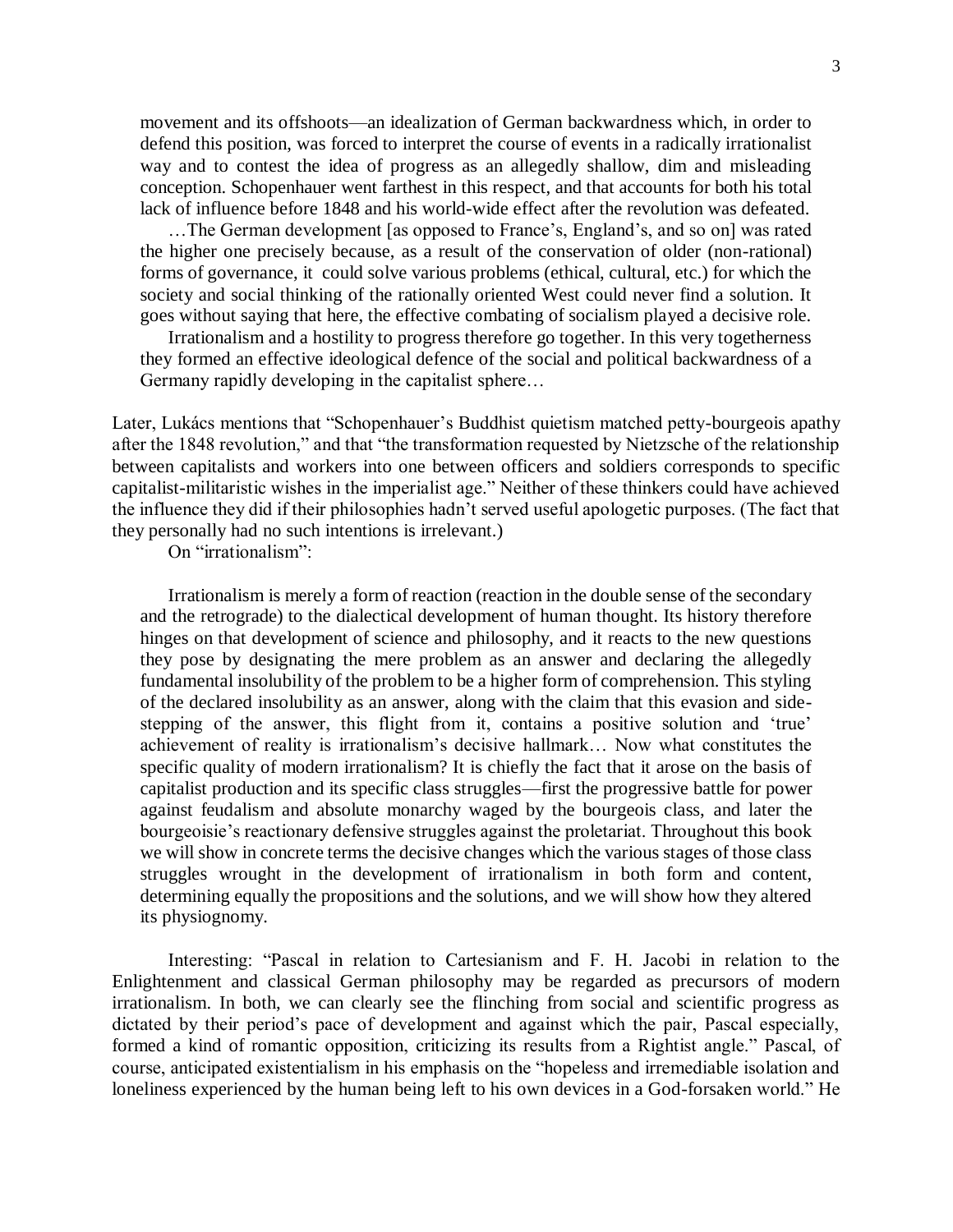even anticipated Schopenhauer in some respects, as in his analysis of deadly boredom as "the chronic malady of the ruling classes" (Lukács).

The discussion of Schopenhauer is very good. After 1848 a climate of reaction set in across most of Europe, which set the stage for the international reception of Schopenhauer (though he was especially popular in Germany). "It is with Schopenhauer that German philosophy starts to play its fateful role as the ideological leader of reactionary extremism," which became more pronounced later with Nietzsche and others. Actually, Kierkegaard, Schopenhauer, and Nietzsche were somewhat ahead of their time, anticipating (so Lukács says) decadent trends that later became universal.

If we have called Schopenhauer the first irrationalist standing on a purely bourgeois foundation, it is not too difficult to perceive the associated personal traits in his social being. His biography distinguishes him quite sharply from all his German predecessors and contemporaries. He was a '*grand bourgeois*' in contrast to the others' petty-bourgeois status, which in Fichte's case was even semi-proletarian. Accordingly Schopenhauer did not experience the normal straits of petty-bourgeois German intellectuals (private tutoring, etc.) but spent a large part of his youth on journeys all over Europe. After a brief transitional period as a business trainee he lived a peaceful existence on private means, an existence in which even his university link—the teaching post in Berlin—played a merely episodic role.

Thus he was the first major instance in Germany of a writer with private means, a breed which had become important to the bourgeois literature of capitalistically advanced countries long before. (It is significant that Kierkegaard and Nietzsche also enjoyed an independence stemming from a private income which much resembled Schopenhauer's.)…

…Schopenhauer's high-minded withdrawal from all politics was only how he behaved in normal times, when State machinery automatically safeguarded the fortunes and incomes of private investors against any possible attack. But there were times—and Schopenhauer experienced them in 1848—when this automatic protection of fortunes was thrown in question or at least—as then, in Germany—appeared to be. At such moments Schopenhauer's aloof 'independence' vanished, and our philosopher made haste to hand his opera-glasses to a Prussian officer for a better view of the rioters at whom he was shooting…

Schopenhauer's originality lies in the fact that at a time when the ordinary form of [capitalist] apologetics had not yet even developed fully, let alone become the leading trend in bourgeois thinking, he had already found the later, higher form of capitalist apologetics: *indirect apologetics*.

And so on. I could quote the whole discussion. By 'indirect apologetics' Lukács means that the bad sides of capitalism are acknowledged but explained as attributes of all human existence. "From this it necessarily follows that a struggle against these atrocities not only appears doomed from the start but signifies an absurdity, viz., a self-dissolution of the essentially human." One might object here that capitalism was still hardly hegemonic when Schopenhauer was writing, and that the philosopher certainly didn't have it in mind when penning his rhapsodies of pessimism, but this is irrelevant. The question is why his philosophy became so popular in the second half of the nineteenth century. The answer, or part of it, is that his pessimism suited the needs and the mood of bourgeois society at that time. Non-Marxists will object that this explanation is absurdly reductive, but in so doing they only betray their intellectual shallowness. No philosophy can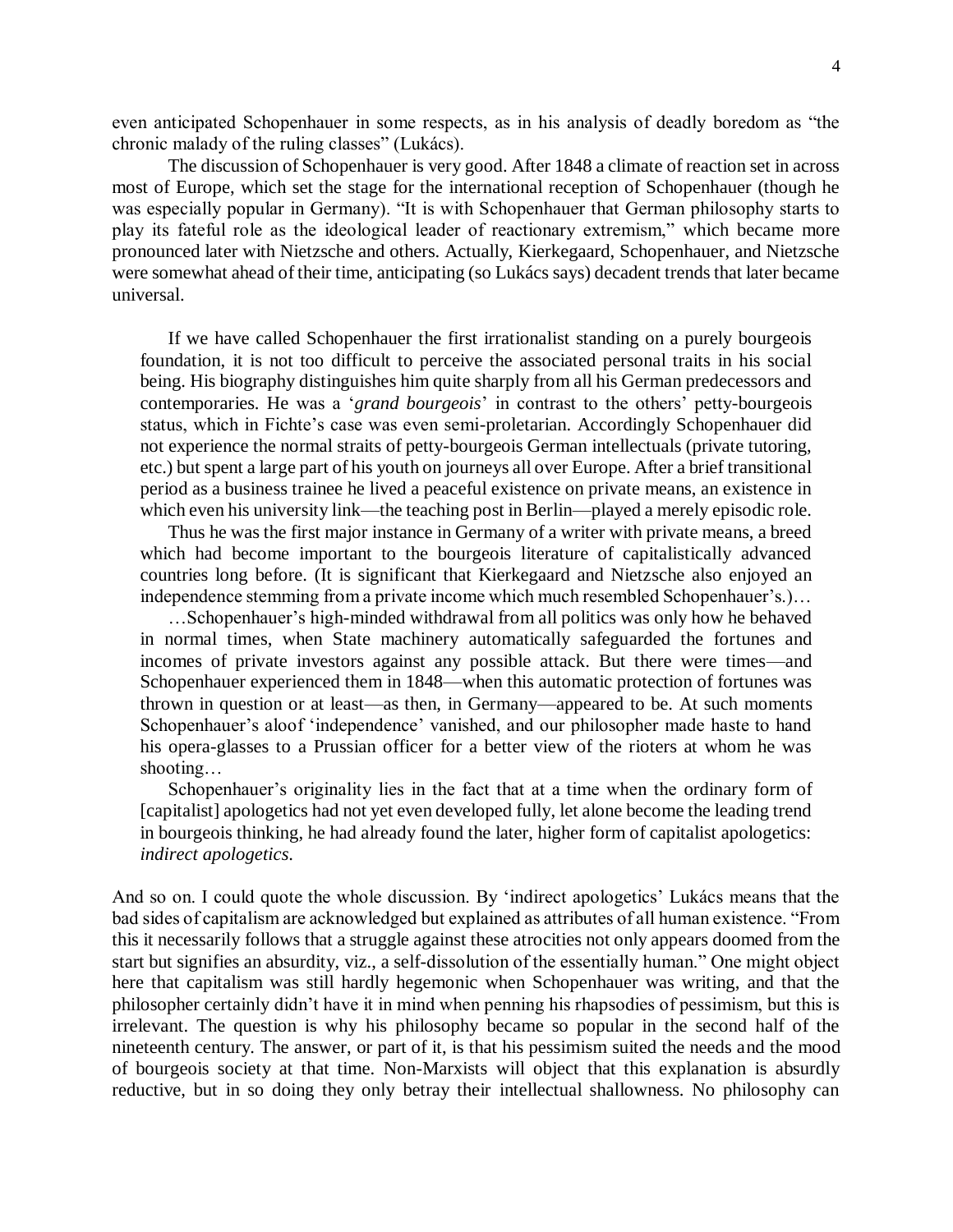become accepted by the mainstream, can be internationally celebrated, unless entities with resources propagate it and find it useful. Schopenhauer's ideas were entirely acceptable, in fact useful, to bourgeois culture in the 1850s and later.

It was directly through his pessimism that Schopenhauer became the leading thinker of the second half of the nineteenth century. Through it he founded the new type of apologetics. To be sure, he did no more than lay the foundations. Later, and particularly when dealing with Nietzsche, we shall see that the Schopenhauerian form of indirect apologetics represents only the initial stage of this philosophical genre. The chief reason for this was that its conclusion—the abstention from all social activity (seen as senseless) and certainly from any effort to change society—sufficed only to answer the needs of the pre-imperialist bourgeoisie; it sufficed only during a period when, because of the universal economic boom, this rejection of political activity matched the position of the class struggles and the needs of the ruling class. The social task which reactionary philosophy was set in the imperialist period went further, although this trend was far from dying out altogether: now the task was to mobilize active support for imperialism. In this direction Nietzsche surpassed Schopenhauer, although, as an indirect apologist at a riper stage, he remained his pupil and continuation in the methodological sense.

So pessimism means primarily a philosophical rationale of the absurdity of all political activity. That was the social function of this stage in indirect apologetics. In order to reach this conclusion, the chief necessity is to devalue society and history philosophically [as Schopenhauer did]…

Going along with his pessimism was his egotistic philosophy of man, and of everything in nature. In his ethics he does condemn this egotism—but he still says it's inevitable and cosmically universal (or nearly so). (His moral condemnation of it, incidentally, served the cause of popularizing his philosophy, since it amounted to a secularizing of the dominant Christian morality—dominant only in the sense that people paid lip-service to it, not that it genuinely governed people's conduct.) Moreover, he also defends a 'higher' sort of egotism than the universal vulgar one when he praises aesthetic enjoyment, saintly asceticism, and so on. He ends up celebrating the individual's self-sufficiency, which is a decidedly bourgeois conception.

This contrast which Schopenhauer draws between two types of egotism is one of the subtlest features of his indirect apologetics. Firstly, he bestows on this attitude the sanction of aristocratic perspicacity as opposed to the plebeian's blind attachment to the world of phenomena. Secondly, this elevation above ordinary egotism entails no obligations on account of its 'sublime,' mystico-cosmic generality: it discredits social obligations and replaces them with empty emotional promptings, sentimentalities which may on occasion be reconciled with the greatest crimes against society. In the excellent Soviet film *Tchapayev*, the bestially cruel counter-revolutionary General keeps a canary, feels cosmically united with it—in the true spirit of Schopenhauer—and plays Beethoven sonatas in his leisure time, thus fulfilling all the 'sublime' commandments of Schopenhauerian morality.

Schopenhauer does himself another favor as regards the mainstream world's attitude towards him when he exempts himself, and thereby others, from following his own morality. "In general," he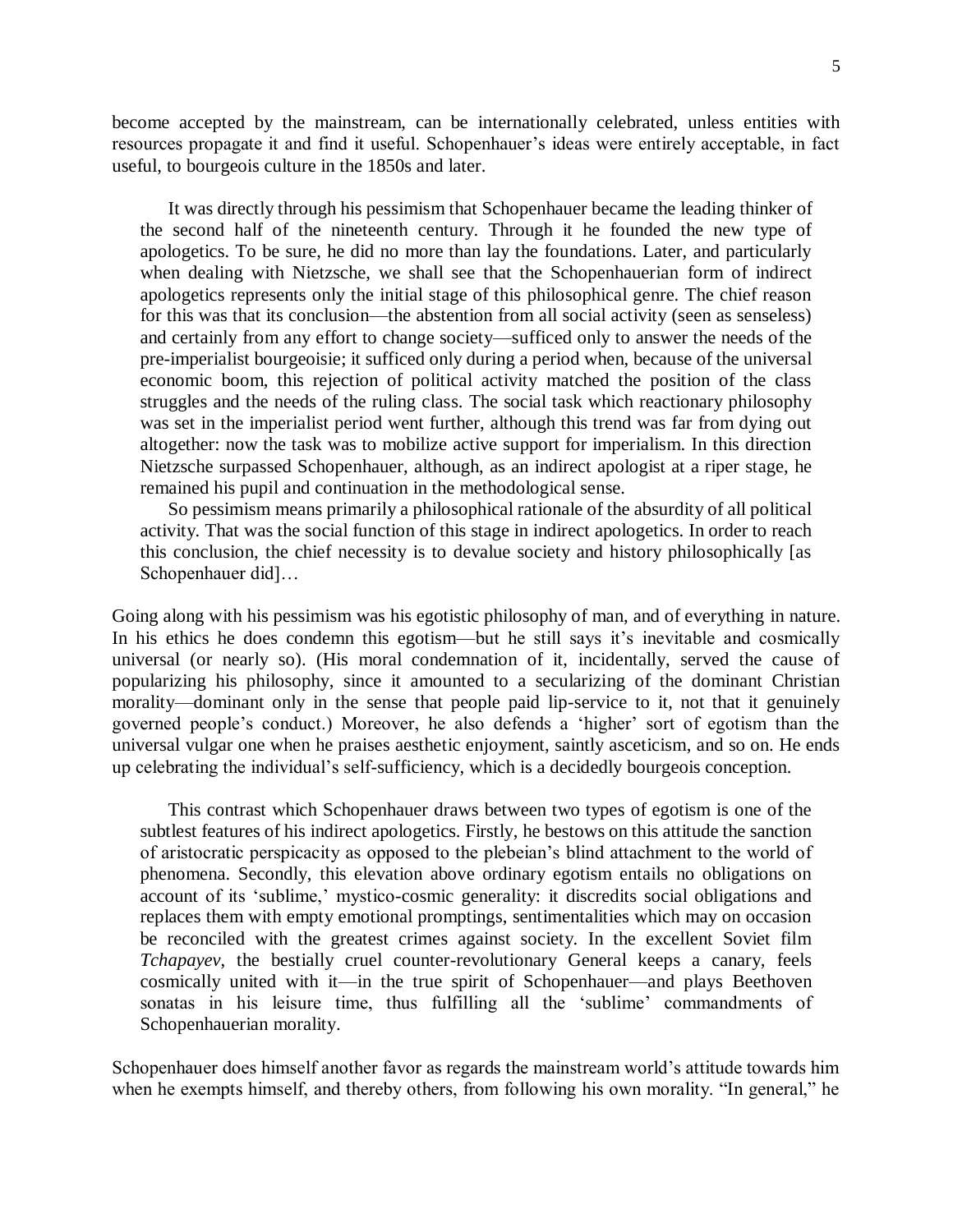says, "it is a strange thing to ask of a moralist that he should commend no virtue unless he possesses it himself." Lukács elaborates: "This guarantees the decadent bourgeois intelligentsia the maximum of spiritual and moral ease: it has at its disposal a morality liberating it from all social duties and elevating it to a sublime height above the blind, uncomprehending riffraff, but a morality whose very founder exempts the intelligentsia from obeying it (where it becomes difficult or even just inconvenient)."

Lukács is perceptive also in his discussion of Schopenhauer's atheism. It was quite unlike the atheism of, say, the French materialists—for Schopenhauer was the exact opposite of a materialist. Rather, it was meant to serve as a substitute for religion, "to create a new—atheistic religion for those who had lost their old religious faith as a result of social evolution and progress in the knowledge of nature." Schopenhauer is quite Christian in many respects, as in his defense of the dogma of original sin. (He's also semi-Buddhist, of course.) "Again serving as a model for decadent developments later, there came into being that religious atheism which assumed, for a large section of the bourgeois intelligentsia, the function of the religion which had become intellectually untenable among this class." Lukács goes on:

[But here again] Schopenhauer did not round something off but only paved the way. His social starting-point in the restoration period [after Napoleon] dictated the fact that his atheism—like the religion of this era—inculcated a social passivity, a mere turning aside from social action, whereas his later successors, above all Nietzsche and the subsequent fascists, expanded these points of departure morally in the direction of an active, militant underpinning of imperialist reaction, which again ran parallel to the course taken by the Churches in the imperialist world wars and civil wars. (The complex stratification of capitalist society and the harsh changes in the course of the imperialist period's class struggles necessarily meant that religious atheism during this age could—without needing to hark back directly to Schopenhauer—have quietist variations as well, e.g., Heidegger's existentialism.)

It hardly needs pointing out that idealism in all its forms is always a useful tool of reaction. So in a reactionary age it will be popular. (Again, this is why [postmodernism](https://www.wrightswriting.com/postmodernism) has been dominant since the 1970s.) Schopenhauer's idealism went as far as one can go in denying the reality of the world of "phenomena," which certainly militates against social engagement. To care passionately about this illusory world and to struggle mightily to improve it is idiotic from Schopenhauer's perspective. (Here is another point of contact between him and religion.) There is no such thing as progress or development; time and causality don't apply to the thing-in-itself. "For Schopenhauer, history does not exist... Hence for him there exists no difference in history between important and trivial, major and minor; only the individual is real, whereas the human race is an empty abstraction." I'll quote the end of Lukács' discussion:

Thus only the individual, isolated in a world without meaning, is left over as the fateful product of the individuation principle (space, time, causality). An individual, certainly, that is identical with the world-essence by virtue of the aforestated identity between microcosm and macrocosm in the world of things-in-themselves. This essence, however, located as it is beyond the validity of space, time and causality, is consequently—nothingness. Hence Schopenhauer's *magnum opus* logically ends with the words: 'Rather we freely acknowledge that what is left after the complete annulment of the will is, for all those who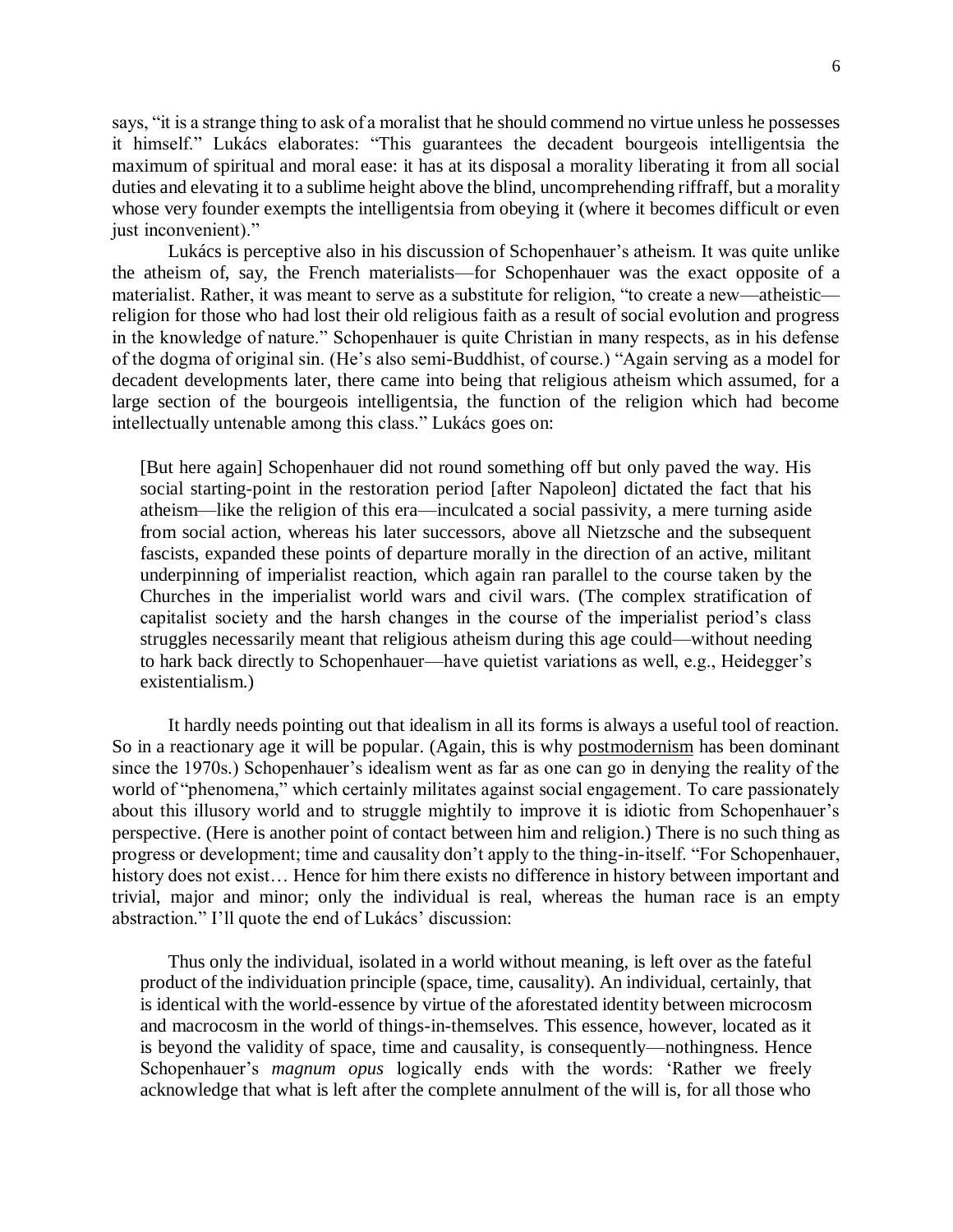are still full of will, assuredly nothingness. But conversely also, for those in whom will has turned round and denied itself, this very real world of ours with all its suns and Milky Ways is—nothingness.'

And at this point, with our survey of the most important problems in Schopenhauer's philosophy completed, we ask once again: what is the social task it fulfils? Or, to put this question from another angle: what is behind its widespread and lasting influence? Here pessimism is not by itself an adequate answer, for first pessimism requires a further concretization in addition to that we provided earlier. Schopenhauer's philosophy rejects life in every form and confronts it with nothingness as a philosophical perspective. But is it possible to live such a life?... If we consider Schopenhauer's philosophy as a whole, the answer is undoubtedly yes. For the futility of life means above all the individual's release from all social obligations and all responsibility towards men's forward development, which does not even exist in Schopenhauer's eyes. And nothingness as the pessimist outlook, as life's horizon is quite unable, according to Schopenhauer's ethics as already expounded, to prevent or even merely to discourage the individual from leading an enjoyable contemplative life. On the contrary: the abyss of nothingness, the gloomy background of the futility of existence only lends this enjoyment an extra piquancy. Further heightening it is the fact that the strongly accented aristocratism of Schopenhauer's philosophy lifts its adherents (in imagination) way above the wretched mob that is shortsighted enough to fight and to suffer for a betterment of social conditions. So Schopenhauer's system, well laid out and architecturally ingenious in form, rises up like a modern luxury hotel on the brink of the abyss, nothingness and futility. And the daily sight of the abyss, between the leisurely enjoyment of meals or works of art, can only enhance one's pleasure in this elegant comfort.

This, then, fulfils the task of Schopenhauer's irrationalism: the task of preventing an otherwise dissatisfied sector of the intelligentsia from concretely turning its discontent with the 'established order,' i.e., the existing social order, against the capitalist system in force at any given time. This irrationalism thereby reaches its central objective—no matter how far Schopenhauer himself was aware of it: that of providing an indirect apologetic of the capitalist social order.

## Masterful analysis.

The analysis of Kierkegaard, on the other hand, as of Schelling earlier, is…well, rather mystifying. Whenever Lukács gets going on "dialectics" and whatnot, an impenetrable fog descends over my brain. I still don't really know what he means by dialectics, since he never defines the term. (That's one of the problems with "dialectics": I've literally never found a clear, concrete, compelling definition of it. Every definition I've seen is either semi-meaningless or consists of truisms.) There's more than a little brilliance in these dissections of Kierkegaard, but it isn't worth it to try to digest it all.

"In Kierkegaard we encounter the mode of feeling, spontaneously expressed, of an intellectual bourgeois stratum which had become deracinated and parasitical. How little this was to do with a personal problem, or with a narrowly Danish one, is evident not only from Kierkegaard's later international influence but also from the fact that, wholly independently of him, similar versions of religious atheism were starting to spring up and to take effect all around him."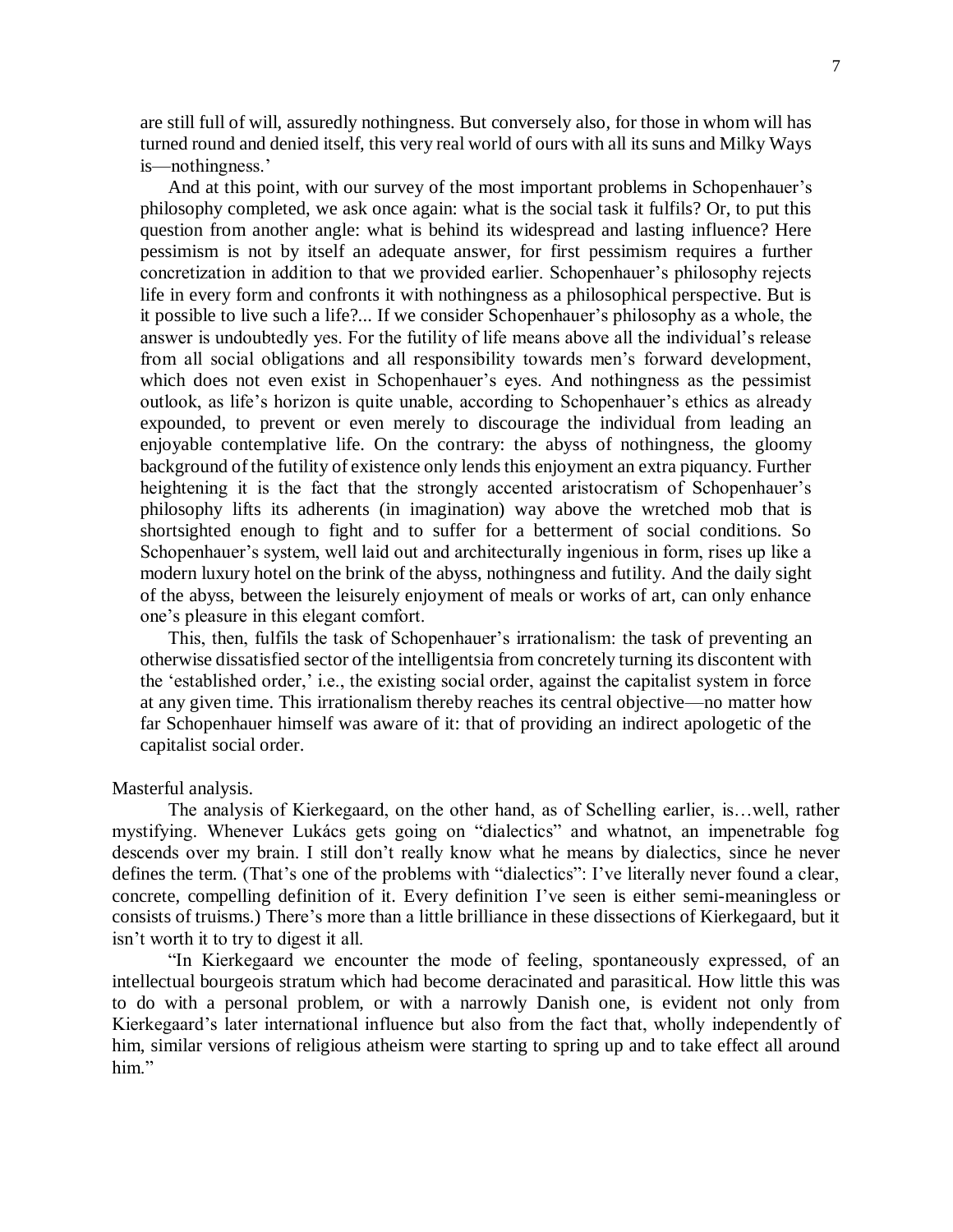The chapter on Nietzsche is very good. In a sense, Lukács' task is too easy: there's an abundance of material in Nietzsche's writings that is eminently serviceable to imperialists and fascists, including plenty of passages on noble races and a race of masters, slave morality, the glory of war, the will to power, the Übermensch, the evils of socialism and democracy and "equal rights," slavery's desirability, and on and on. Politically, Nietzsche was obviously a reactionary. (His struggle between masters and the rabble was just a decadent-reactionary culturalist version of the class struggle.) Lukács is largely right that the appreciation both he and Schopenhauer showed for the [Enlightenment,](https://www.wrightswriting.com/post/2015/06/22/In-defense-of-Socrates) or at least for certain Enlightenment thinkers, was superficial and based on distortions or confusions, since the Enlightenment was nothing if not enamored of the *moral progress* (and the *struggle* for progress) for which the two Germans had contempt. Of course there are innumerable contradictions in Nietzsche, and innumerable statements of his that are totally incompatible with the fascist or Nazi way of thinking; but one consistent thread running through his work is his utter hatred of socialism. Anyway, he bears a lot of the blame for the nefarious uses to which his writings were later put. He *did* contribute to the "destruction of reason" by being so elitist, anti-democratic, anti-socialist, individualistic and frequently racialist, enamored of the "will to power" (a term he should have known would be interpreted in the most vulgar way possible) and an amoral master morality, enamored of war and strength and aristocratic egotism and "barbarians" or "beasts." If there was ever a non-"innocent" philosopher, it's Nietzsche.

…It was just at the time of Nietzsche's activity that the class decline, the decadent tendencies reached such a pitch that their subjective evaluation within the bourgeois class also underwent a significant change. For a long while, only the progressive opposition critics had been exposing and condemning the symptoms of decadence, whereas the vast majority of the bourgeois intelligentsia clung to the illusion of living in the 'best of all worlds,' defending what they supposed to be the 'healthy condition' and the progressive nature of their ideology. Now, however, an insight into their own decadence was becoming more and more the hub of these intellectuals' self-knowledge. This change manifested itself above all in a complacent, narcissistic, playful relativism, pessimism, nihilism, etc… [Think, again, of postmodernism.]

…Nietzsche's philosophy performed the 'social task' of 'rescuing' and 'redeeming' this type of bourgeois mind. It offered a road which avoided the need for any break, or indeed any serious conflict, with the bourgeoisie. It was a road whereby the pleasant moral feeling of being a rebel could be sustained and even intensified, whilst a 'more thorough,' 'cosmic biological' revolution was enticingly projected in contrast to the 'superficial,' 'external' social revolution. A 'revolution,' that is, which would fully preserve the bourgeoisie's privileges, and would passionately defend the privileged existence of the parasitical and imperialist intelligentsia first and foremost. A 'revolution' directed against the masses and lending an expression compounded of pathos and aggressiveness to the veiled egotistic fears of the economically and culturally privileged…

One of the problems with Nietzsche is that he lived and thought mainly in the realm of myth. He was addicted to mythicizing, and his critiques, analyses, and ideals were not *sober* but *poetic*. Figurative, mythical, lyrical. He lived and thought at a fever pitch, and so couldn't see that if he ever had the misfortune of encountering, say, one of his beloved blond beasts—"the kind of exuberant monsters," he wrote, "that might quit a horrible scene of murder, arson, rape and torture with the high humour and equanimity appropriate to a student prank"—he would be horrified and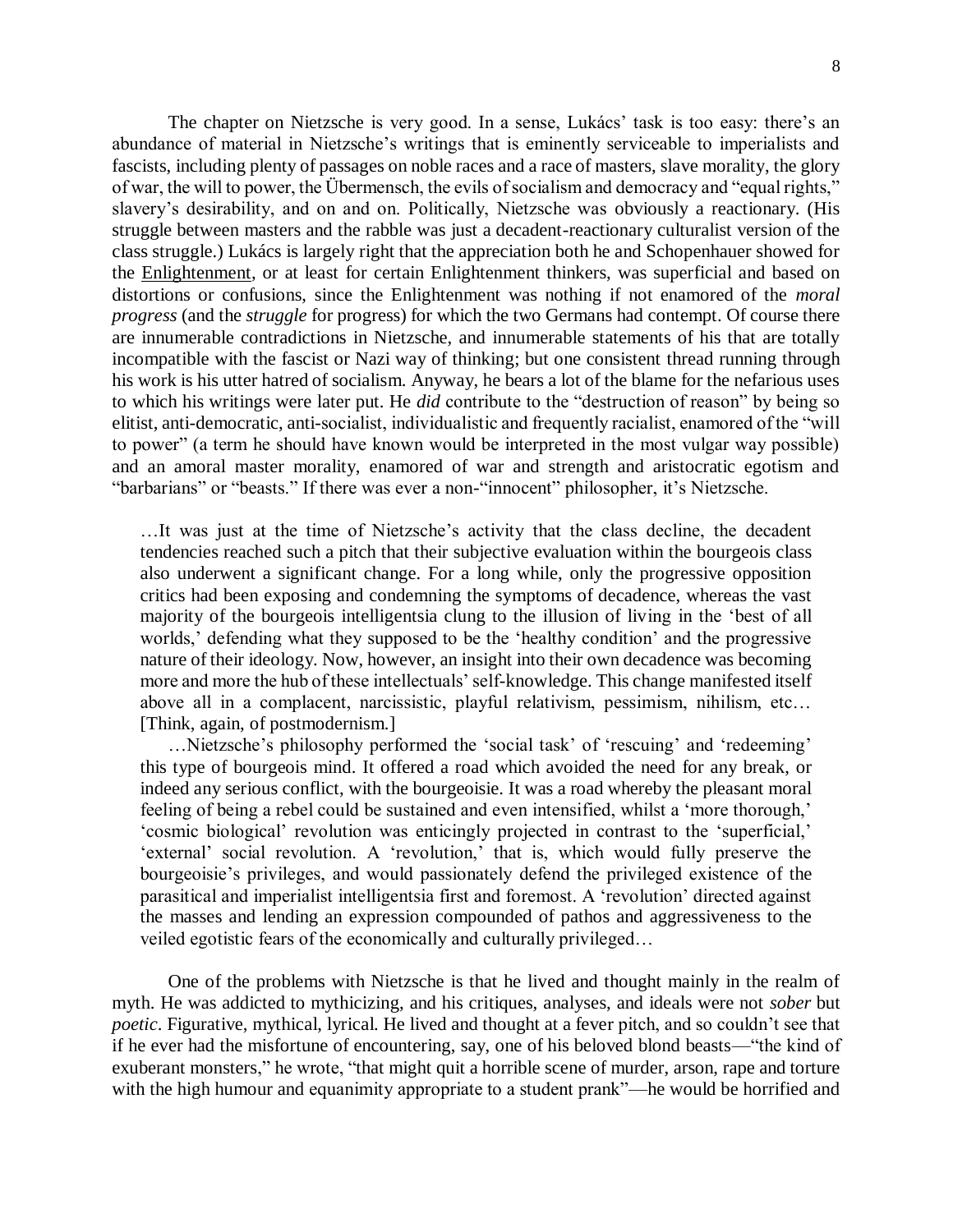revolted. There was no down-to-earth *realism* in his thinking; instead, there was only *aesthetics*. There were frequent flashes of intuitive genius, but in the end even his most fascinating psychologizing (for instance about Socrates or Christians or Wagner) was merely suggestive, and more often than not aesthetical. As Lukács says, all this myth-making was extremely useful to imperialists and fascists, who as ideologists were even more addicted than Nietzsche to glorioussounding myths. Pretty disguises of reality have always been useful to reactionaries.

More insights: "Nietzsche turned the whole problem of decadence firmly on its head when he defined as its most important sign the view that 'we are fed up with egotism.' For patently the predominance of individualist-egotistic propensities over social ones was among the movement's [or the era's] most significant features. But it was possible for Nietzsche to 'salve' the decadents, i.e., to induce in them absolute self-confidence and give them a clear conscience without fundamentally altering their psychological-moral structure. And he did so precisely by suggesting that they were not over-egotistic but rather lacking in egotism, and that they must—with a good conscience—become more egotistic still."

There's also a thoughtful analysis of Nietzsche's atheism. His war against [Christianity,](https://www.wrightswriting.com/post/2015/04/13/Christianity-updated) of course, was totally opposed in spirit to Voltaire's war against the Church. The Enlightenment opposed the Church as an enemy of progress, reason, freedom, science, the individual; Nietzsche opposed Christianity as supposedly having birthed the modern democratic, egalitarian, socialist nonsense. His attitude was practically the opposite of the Enlightenment's. Voltaire hated the Church's authoritarianism; Nietzsche hated Christianity's egalitarianism. After quoting a passage from Nietzsche, Lukács summarizes: "The basic thinking is patent: out of Christianity came the [French Revolution,](https://www.wrightswriting.com/post/2016/08/06/More-thoughts-on-the-French-Revolution) out of this came democracy, and out of this came socialism. When, therefore, Nietzsche takes his stand as an atheist, the truth is that he is out to destroy socialism [and all slave moralities]." As with Schopenhauer, his atheism is completely different in spirit and motivation from that of materialists and socialists.

Next, Lukács discusses vitalism (*Lebensphilosophie*), "the dominant ideology of the whole imperialist period in Germany." Not so much a sharply distinguished philosophy as a general trend pervading or influencing nearly all schools of thought (including the social sciences and the history of literature and art). Especially after World War I. For instance, "both neo-Hegelianism and the Husserl school in its advanced stage became entirely guided by vitalism." That term may be unfortunate, since in English 'vitalism' has a technical meaning. But evidently there's an affinity between vitalism in its technical sense and *Lebensphilosophie*—which, Lukács says, was present not only in Germany but also Bergson in France, the pragmatists in the U.S., etc. Nietzsche was very influential as regards this whole emerging tendency.

Some more lengthy quotations:

The struggle against materialism also governed the philosophical development of imperialism. Thus it was unable to detach itself from the epistemology of subjective idealism. It made no difference whether it was chiefly oriented towards Kant, as in Germany, or towards Hume and Berkeley: the unknowability, indeed the nonexistence, the unthinkable nature of an objective reality independent of consciousness was the implicit axiom of every philosophy of this age.

…The key to all these difficulties, it was thought, could be located in the concept of 'life,' especially if this was identified, as always in vitalism, with 'experience.' Experience, with intuition as its organon and the irrational as its 'natural' object, could conjure up all the necessary elements of *Weltanschauung* without renouncing, *de facto* and publicly, the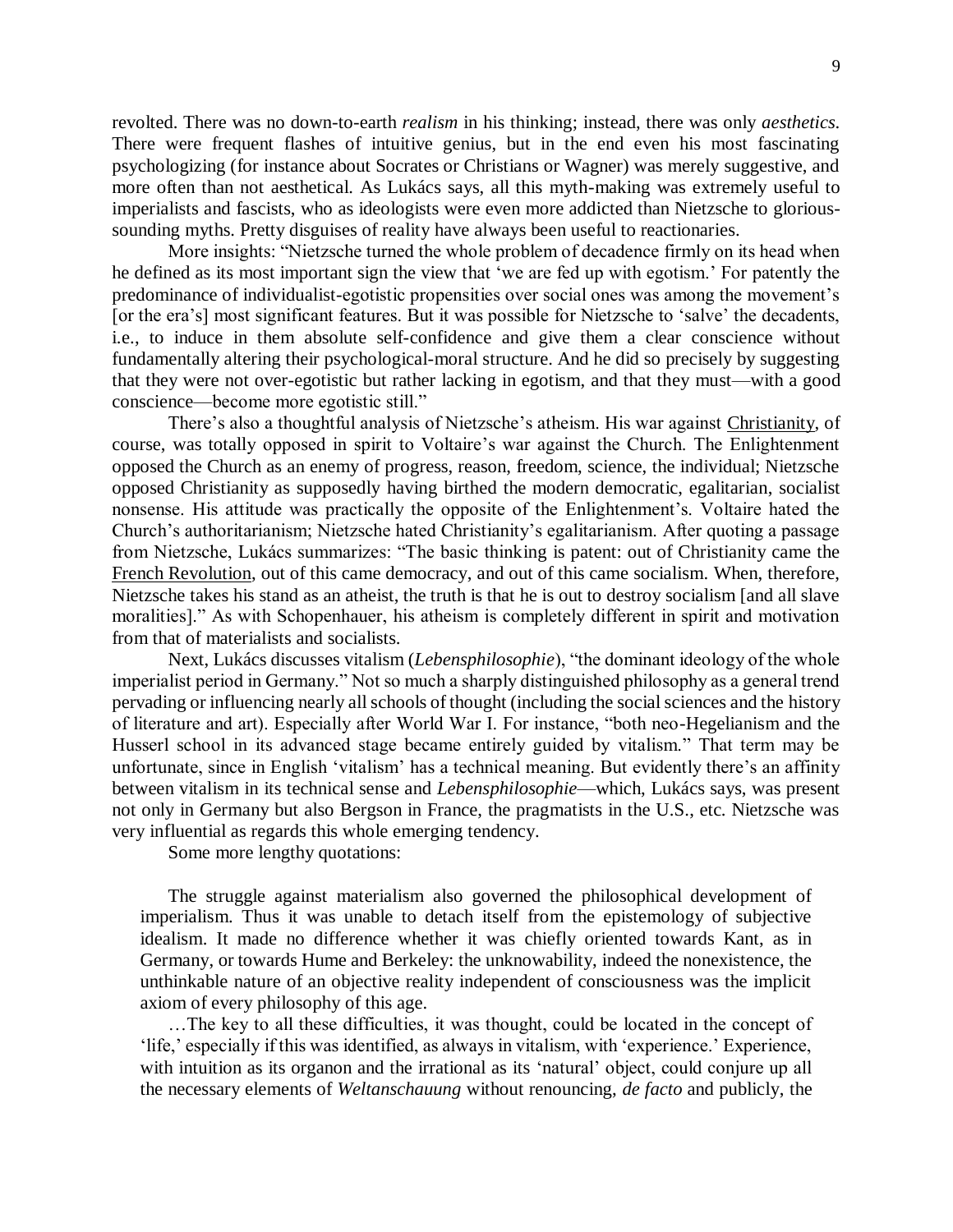agnosticism of subjective idealist philosophy and without revoking that denial of a reality independent of consciousness which had become crucial to anti-materialism. Outwardly, to be sure, this struggle now acquired other forms. On the one hand, the appeal to the richness of life and experience, as opposed to the barren poverty of the understanding, permitted philosophy to counter the materialist inferences from social and scientific developments in the name of a natural science, biology… On the other hand, the appeal to experience gave rise to a pseudo-objectivism, an apparent self-elevation above the antithesis of idealism and materialism.

The tendency to be raised above the allegedly false dilemma of idealism and materialism was a universal endeavour of philosophy in the imperialist age. To the bourgeois conscience, both 'isms' seemed compromised in various ways: idealism because of the sterile academicism of its advocates (with, as its background, the collapse of the great idealist systems); and materialism chiefly because of its association with the worker movement… Thus on the eve of the imperialist period, a philosophical 'third road' came into being with Mach, Avenarius and Nietzsche almost simultaneously. In fact, however, this amounted only to a revival of idealism. For whenever the mutual inseparability of being and consciousness is posited, there necessarily arises an epistemological dependence of the first on the second—which is idealism. As long, therefore, as the philosophical 'third road' remained purely epistemological, it differed not at all or barely from the old subjective idealism (Mach-Avenarius in relation to Berkeley)…

Right. I've made that point many times with regard to logical positivism, which was far more idealist than materialist.

To continue:

In the intelligentsia, one can sense a constant growth of anti-capitalist attitudes. During the final Bismarck crisis, the time of the repeal of the anti-socialist laws, when the Naturalist ferment was taking place in German literature, the vast majority of the young and gifted intellectuals, for instance, was to be found in the social democrat camp. Therefore these tendencies had to be assimilated in the philosophical world outlook so as to combat the intelligentsia's socialist tendencies more effectively than was possible for ordinary reactionary ideology. With its contrast between the living and the dead, petrified and mechanical, vitalist philosophy took over the task of 'deepening' all concrete problems to such an extent that they created a major diversion from these imminent social consequences.

…There is the additional point that the central position of experienced life in vitalistic epistemology necessarily nurtured an aristocratic feeling. An experiential philosophy can only be intuitive—and purportedly it is only an elect, the members of an aristocracy, who possess a capacity for intuition. In later times, when the social contrasts emerged more strongly still, it was overtly stated that the categories of understanding and reason belonged to the democratic crowd, whereas the truly eminent appropriated the world only on the basis of intuition. Vitalism had in principle an aristocratic epistemology.

…We intend, in these studies, to trace in its main phases the development beginning at this point and ultimately leading, in its consequences, to 'National-Socialist philosophy.' Of course the line we are tracing does not mean that German fascism drew its ideas from this source exclusively; quite the contrary. The so-called philosophy of fascism based itself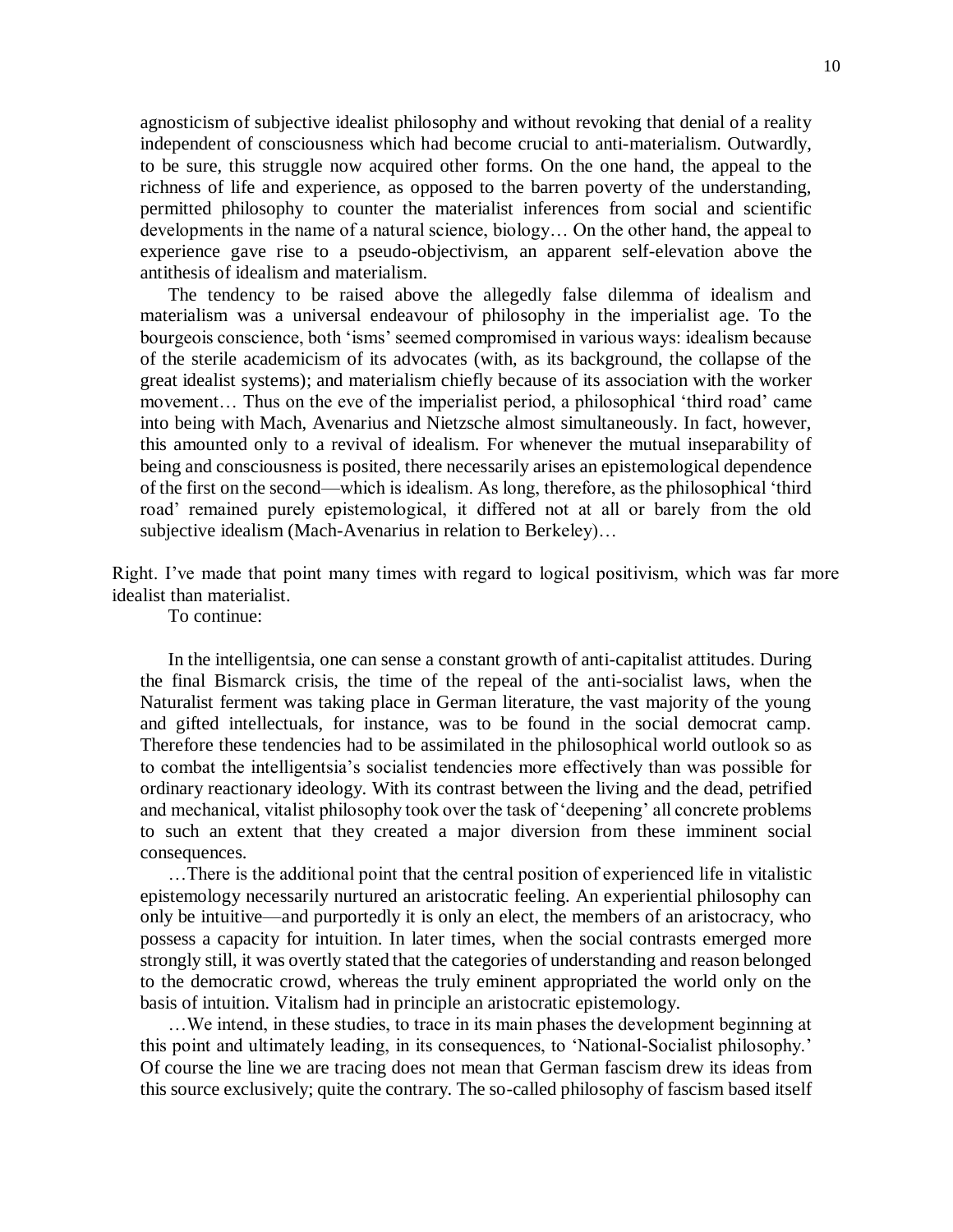primarily on racial theory, above all in the form developed by Houston Chamberlain, although in so doing, to be sure, it made some use of vitalism's findings. But for a 'philosophy' [the fascist] with so little foundation or coherence, so profoundly unscientific and coarsely dilettantish to become prevalent, what were needed were a specific philosophical mood, a disintegration of confidence in understanding and reason, the destruction of human faith in progress, and credulity towards irrationalism, myth and mysticism. And vitalism created just this philosophical mood.

The "founder and most important forerunner" of *Lebensphilosophie* was Dilthey. (Although Nietzsche played at least as important a role.) His philosophy ran parallel to phenomenology, "whose vitalistic advances Dilthey anticipated and influenced more than anybody," and also Bergson and pragmatism. And it promoted the rebirth of neo-Romanticism and neo-Hegelianism. I won't summarize Lukács' whole discussion of Dilthey, but here's a passage that gives the flavor of Dilthey's thinking:

Dilthey's epistemological rationale of vitalism proceeds from the thesis that experiencing the world is the ultimate basis of knowledge. "Life itself, liveliness, behind which I cannot penetrate, contains structural connections from which all experiencing and thinking is explained. *And this is the decisive factor for the whole possibility of knowing*. There is a knowledge of reality only because the full structural coherence which emerges in the forms, principles and categories of thinking is contained in life and experience, and because this coherence can be shown analytically in life and experience."

Anyway, you're probably familiar with Dilthey's "idealism" and "subjectivism," his division between explanation and understanding and his focus on the latter—intuition, hermeneutics, 'description,' etc. Closely related to phenomenology. Brought forth a psychological and historical typology of philosophical outlooks that amounted to a sort of historical relativism. *Gestalts*, mutually incommensurable. "Dilthey as a historian of philosophy could substantiate only a complete relativism—an unceasing battle of rival philosophies in which a specific selection is made, but there is no single choice: '[Philosophy's] major types stand beside one another, autonomous, unprovable and indestructible.'" A decadent relativism that leads, by way of Heidegger, to the even more decadent relativisms of twentieth-century Continental philosophy and postmodernism.

Next: Simmel. More idealistic and relativistic than Dilthey.

Simmel no longer acknowledged any actual object-world, but only various forms of the vitalistic attitude to reality (knowledge, art, religion, eroticism, etc.), each of which produced its own world of objects: 'The coming into effect of certain fundamental spiritual forces and impulses means that they create an object for themselves. The meaning of the object of this function of love, art or religious feeling is only the meaning of the functions themselves. Each of these enlists its object for its own world by thereby creating it as its own…'

The consequence of this position was a relativism still more radical than Dilthey's had been… And it is characteristic of vitalism, as the chief philosophical bias in the imperialist era, that the central content of the relativistic thought process was always a depreciation of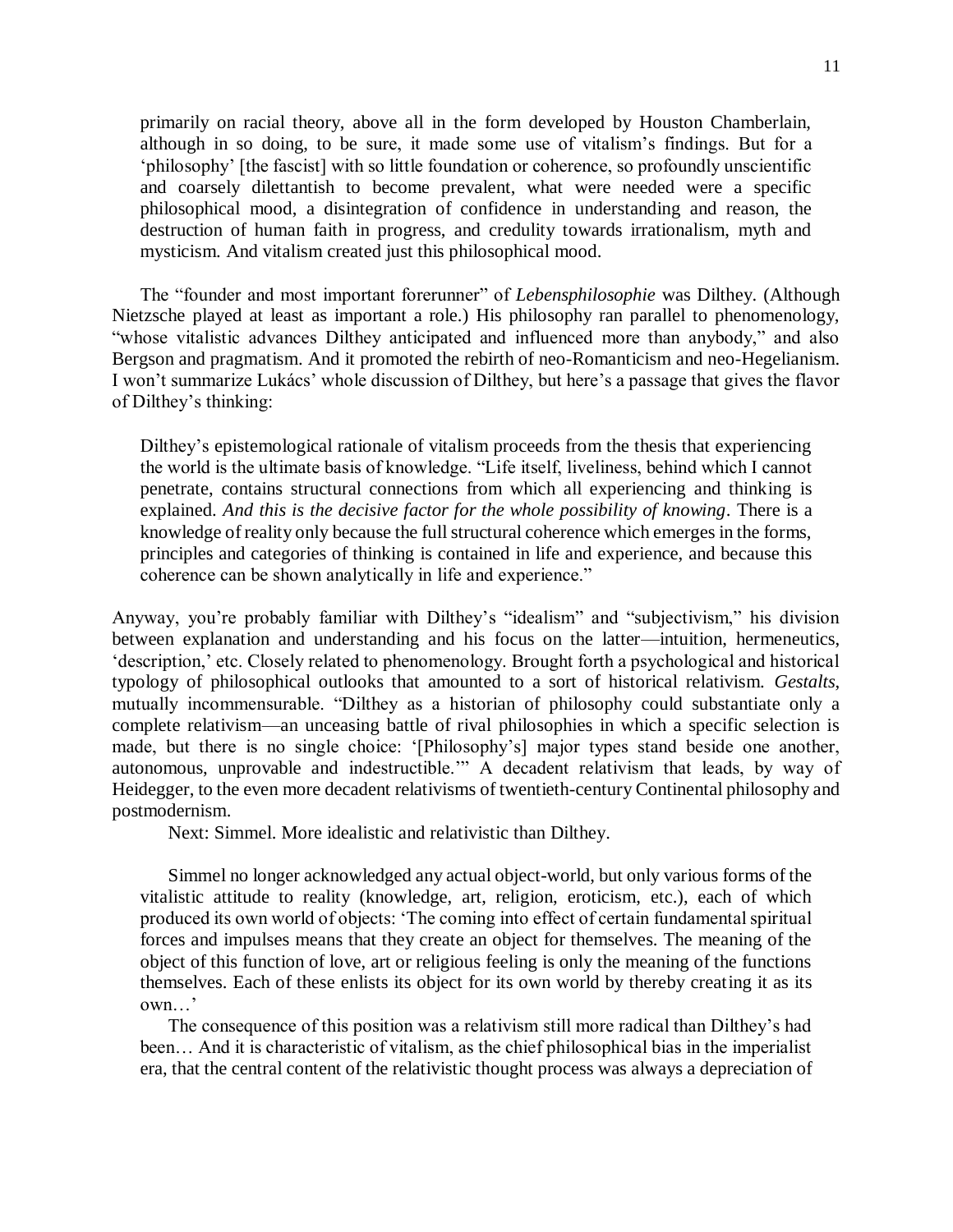the scientific method, a creating of space for faith and a subjective religious feeling without a definite object, using just this relativistic scepticism as a weapon…

Lukács proceeds to quote a passage from Simmel that amply makes his case:

Despite the stress on the ever-advancing and immeasurable progress of our knowledge, it should not be overlooked that at the other end, so to speak, much that we formerly possessed as 'sure' knowledge is sinking into doubt and recognized error. How much mediaeval man 'knew', and the enlightened thinker of the eighteenth century or the materialistic scientific researcher of the nineteenth, which for us is either completely obsolete or at least completely dubious. How much of that which is now undoubted 'knowledge' will suffer the same fate sooner or later! The effect of man's whole spiritual and practical disposition is that—*cum grano salis* and speaking of the broad basis—he apprehends only that which matches his convictions and simply overlooks the counterexamples however startling: a fact totally inexplicable to later eras. Proofs no less 'factual' and 'convincing' were adduced for astrology and miracle cures, for witchcraft and the direct efficacy of prayer as are now adduced for the validity of universal laws of nature. And I by no means exclude the possibility that later centuries or millennia, perceiving as the core and essence of each individual phenomenon its indissoluble, unified individuality, not ascribable to 'universal laws', will declare such generalities to be as much of a superstition as the aforesaid articles of faith. Once we have abandoned the idea of the 'absolutely true', which is likewise only a historical construction, we might arrive at the paradoxical idea that in the continuous process of perception, the standard of the truths newly adopted differs only in degree from the standard of the errors we have abolished; that, as in a never-halting procession, just as many 'true' perceptions mount the front steps as 'illusions' are cast down the back steps.

Pretty egregious. But pretty useful for the purposes of reaction. "Modern relativistic scepticism was directly undermining objective scientific knowledge and, no matter whether its begetters intended this or not, providing scope for the wildest reactionary obscurantism, for the nihilistic mysticism of imperialistic decadence."

A long discussion of Simmel's subjectivism and anti-Marxism follows. For example his reducing the problems of contemporary society to a "tragedy of culture in general," which rested on the antithesis of soul and mind (*Geist*), "the antithesis of the soul and its own products and objectifications." Such ideas were useful in diverting intellectuals' discontent and alienation from capitalism into less dangerous channels.

Vitalism developed in new ways with the outbreak of World War I. "The old basic antithesis of 'life' versus 'rigidity' and 'the moribund' was naturally preserved, but it acquired a new and seasonable content. The 'German character' (*das deutsche Wesen*) which was to 'restore the world's health' now constituted the 'life' conception, and the national character of other peoples (chiefly the Western democracies and especially England) was what was moribund and rigid. And in particular, there arose the new equations and antitheses of war as equalling life, and of peace as the rigid and moribund." Lots of pseudo-philosophical war pamphlets were put out. In one by Max Scheler, for instance, war was affirmed in a Nietzschean vitalistic way: "The true root of all war lies in the fact that a tendency towards ascent, growth and development is inherent in all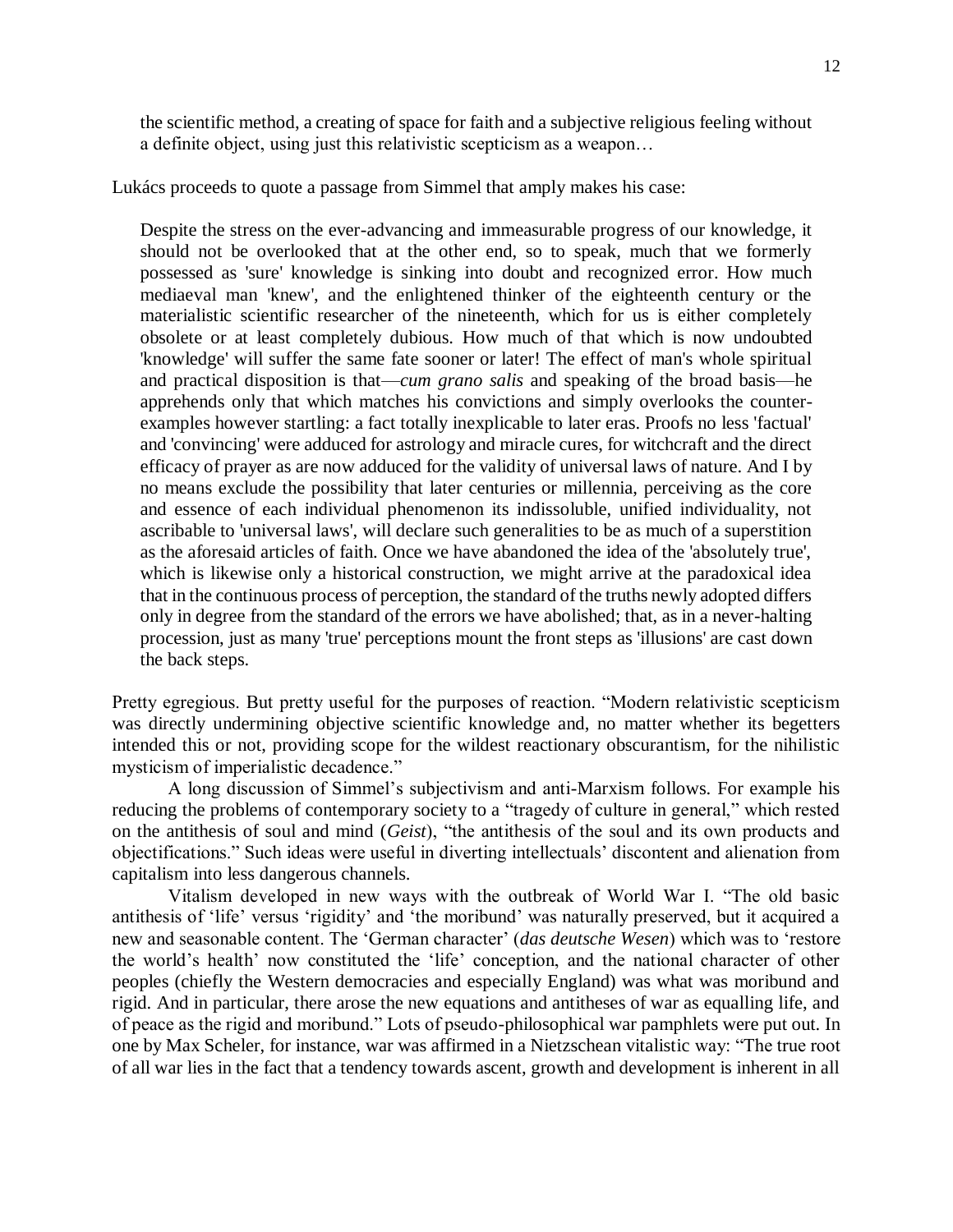life itself… Everything that is moribund and mechanical seeks only to 'maintain' itself…whereas life is growing or decaying." You can see glimmers of fascism here.

After the war—and after the Russian Revolution, which added a portentous new element into the cultural porridge that would produce fascism—came Spengler's *Decline of the West*, which was "a veritable, direct prelude to fascist philosophy." To quote Lukács: "Basically, vitalism's new phase [as exemplified by Spengler] was distinguished by the fact that the degrading of the scientific method, which was hitherto partly half-conscious, partly tactfully concealed and at first sought only to obtain room for vitalism's intuitive-irrationalist world-view alongside the established, materially unquestioned individual sciences, now went over to an open attack upon the scientific spirit in general, upon the competence of reason adequately to treat of important human questions." Intellectual standards sank. Spengler went farther along the path that Dilthey had pioneered, the path that elevated intuition, feeling, "perception through men of genius," a rejection of causal explanations in favor of description, analogizing, and the like. Lukács: "This shallow and arbitrary epistemology in which everything boiled down to experience, to intuition, was Spengler's way of asserting the undisputed mastery of historical relativism. Everything is historical: with Spengler that meant that everything was historically relative, purely relative." Including our knowledge of nature. And even mathematics.

…Number, for instance, was for [Spengler] a purely historical category: '*A number in itself does not and cannot exist.* There are several worlds of numbers because there are several civilizations. We find an Indian, Arabic, ancient and occidental type of number each at bottom unique, each the expression of a different course of events… Accordingly there is more than one kind of mathematics.' This ridiculously consistent denial of all objectivity Spengler took to the point where he was capable of saying of causality that it was 'an occidental and more precisely a Baroque phenomenon.'

For Spengler, history took precedence over nature as a general rule: 'Thus history is the original world-form and nature a late one which only men of a mature culture may fulfil, not the reverse as a prejudice in urban scientific understanding tends to assume.' And so the whole science of physics along with its object was a myth of the late occidental 'Faustian' culture. The atom, speed of light and gravitation were just as much the mythical categories of 'Faustian man' as poltergeists and household demons were categories of the period that believed in magic. (If we recall Simmel's statements on the historical relativity of knowledge we can see how Spengler was merely drawing all the conclusions of pre-war imperialist vitalism and popularizing them.) For those reasons, culture was for Spengler 'the primary phenomenon of all past and future world-histories.'

Hm, reminds me of [postmodernism.](https://www.wrightswriting.com/postmodernism-1) What a surprise. Decadent minds think alike.

*Culture* was a "primary phenomenon." Each culture had its own *Gestalt*, which was the basis for all of that culture's manifestations. "The automatic result was that these self-enclosed *Gestalts* were necessarily 'monads without windows': only within its unique essence could each be intuitively grasped and described." You see the fascistic origins of later postmodernist dogmas. Even the promiscuous use of the word 'culture' by contemporary academics has an essentially reactionary significance and origin. (You also see, incidentally, that Heidegger wasn't particularly original.)

One of the benefits of extreme historical relativism is that it denies there is any progress in history, thus denying a proposition that had become an article of faith for socialists and Marxists.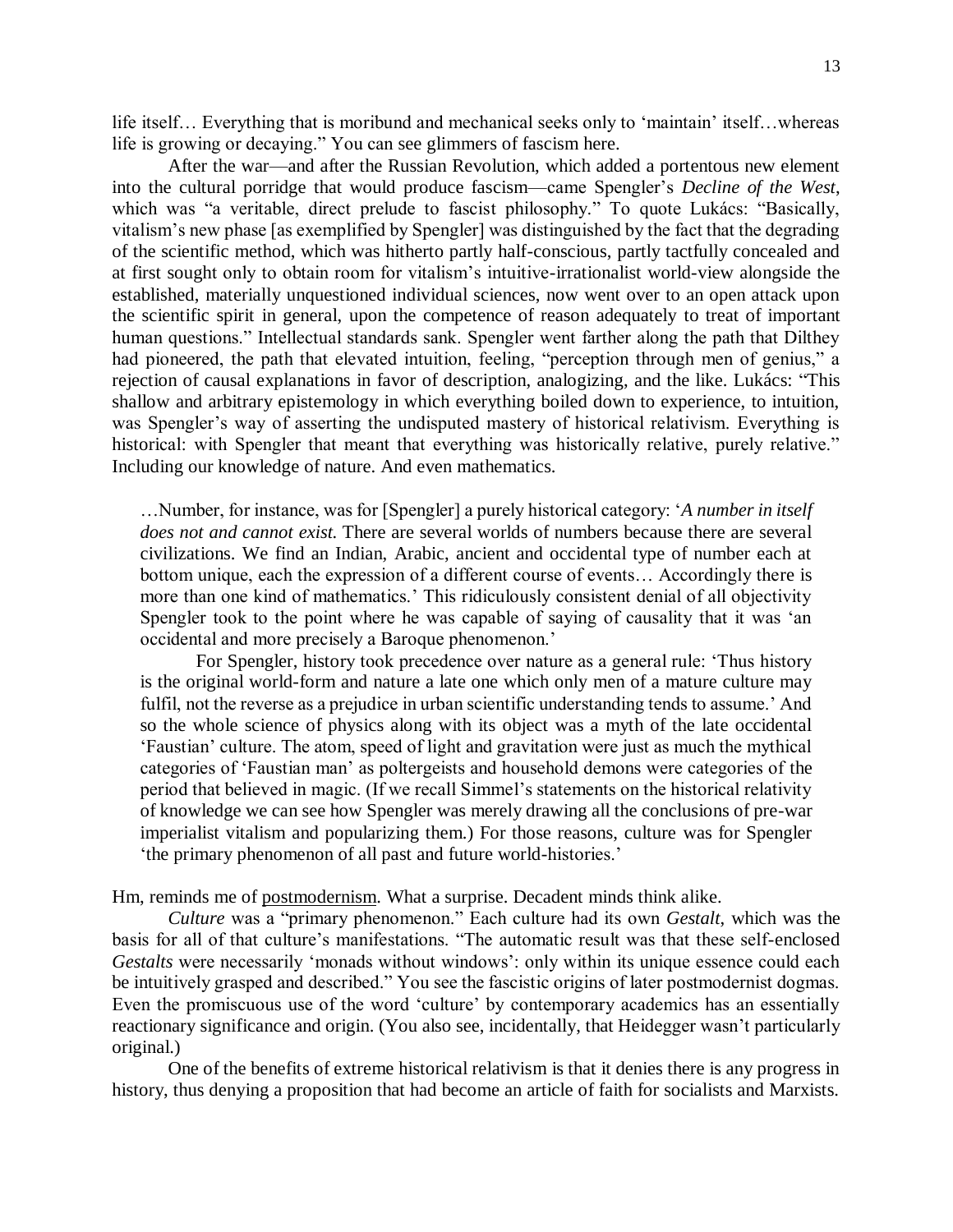It also presents science and materialism as mere provincial prejudices, thereby undermining an outlook that can serve as an immovable foundation for revolutionary politics.

Spengler regarded the various cultural *Gestalts*, such as the German and the Western democratic one, as basically 'solipsistic,' alien, hostile, impervious to communication with each other. (A sublimation of the solipsism of the imperialist age's parasitical classes.) This paralleled and reinforced the racial ideology that had already emerged with Gobineau and Chamberlain, that the different races were alien and hostile to one another. Thus "we notice in Spengler the fulfilment of Nietzsche's barbarizing tendencies, [and also] we see the deep-seated concurrent development of the various streams of reactionary imperialist philosophy, and their tendency to merge in theoretical preparation for the barbaric ideas and actions of Hitler and Rosenberg." The reactionary nature of vitalism is evident from its culmination in Spengler.

Similarly, it is patent that the construction of this irrationalist, solipsistic myth of history had as its ultimate, crucial purpose another attempt to resist the socialist perspective on social evolution. Nietzsche, the first to take up this philosophical challenge, was still obliged to present the whole of world-history, which was unitary in his eyes, as a contest for leadership between masters and rabble. Therefore he had to lay stress on awakening the masters' 'will-to-power' with all the available means in order that their struggle might end in the future defeat of socialism. Spengler entertained hopes that were far weaker than Nietzsche's. His conception was a consoling melody rather than a battle-hymn, an opiate rather than a stimulus. The cyclical life of the cultural spheres, he thought, had repeatedly given rise to dangers similar to the contemporary one, namely the proletarian threat to capitalism. This danger, however, had been dismissed from every cycle, and each culture had died a 'natural' death of superannuation, of cultural paralysis. Why should a different fate befall the Faustian civilization of capitalism? There was, after all, intuitive-analogical morphology, the only sure knowledge of history, and this indicated that destiny was about to introduce the rule of the 'Caesars' (i.e., the monopoly capitalists). The fact that this rule signified the beginning of the end of the culture concerned did not interest any capitalist or parasitical intellectual. We shall manage to survive—*après nous le deluge*: that was Spengler's song of consolation, and very effective it was.

But in another work, *Prussianism and Socialism*, Spengler took a different approach to the problem of socialism, an approach that would later be adopted by Hitler. Lukács describes it as follows:

Every civilization, according to Spengler, has its socialism (Zeno, Buddhism, etc.; presentday socialism is the Faustian form of these manifestations). But this generalization did not satisfy Spengler's analogy hunt. He had, in addition, to discover the 'real' socialism, namely Prussianism; the types of the military officer, civil servant and worker. The adversary of this 'socialism' was not capitalism but England. (Here Spengler was enlarging on the ideas in Scheler's war pamphlets and Sombart's *Dealers* [English] *and Heroes*  [Germans].) Prussians and Englishmen represent two major types in the development of civilization. There are 'two moral imperatives of a contrasting kind, slowly evolved from the Viking spirit and the code of the Knights of the Teutonic Order. The one group carried the Germanic idea within them, the others felt it over them: *personal independence and supra-personal commonalty*. Today they are called individualism and socialism.' Karl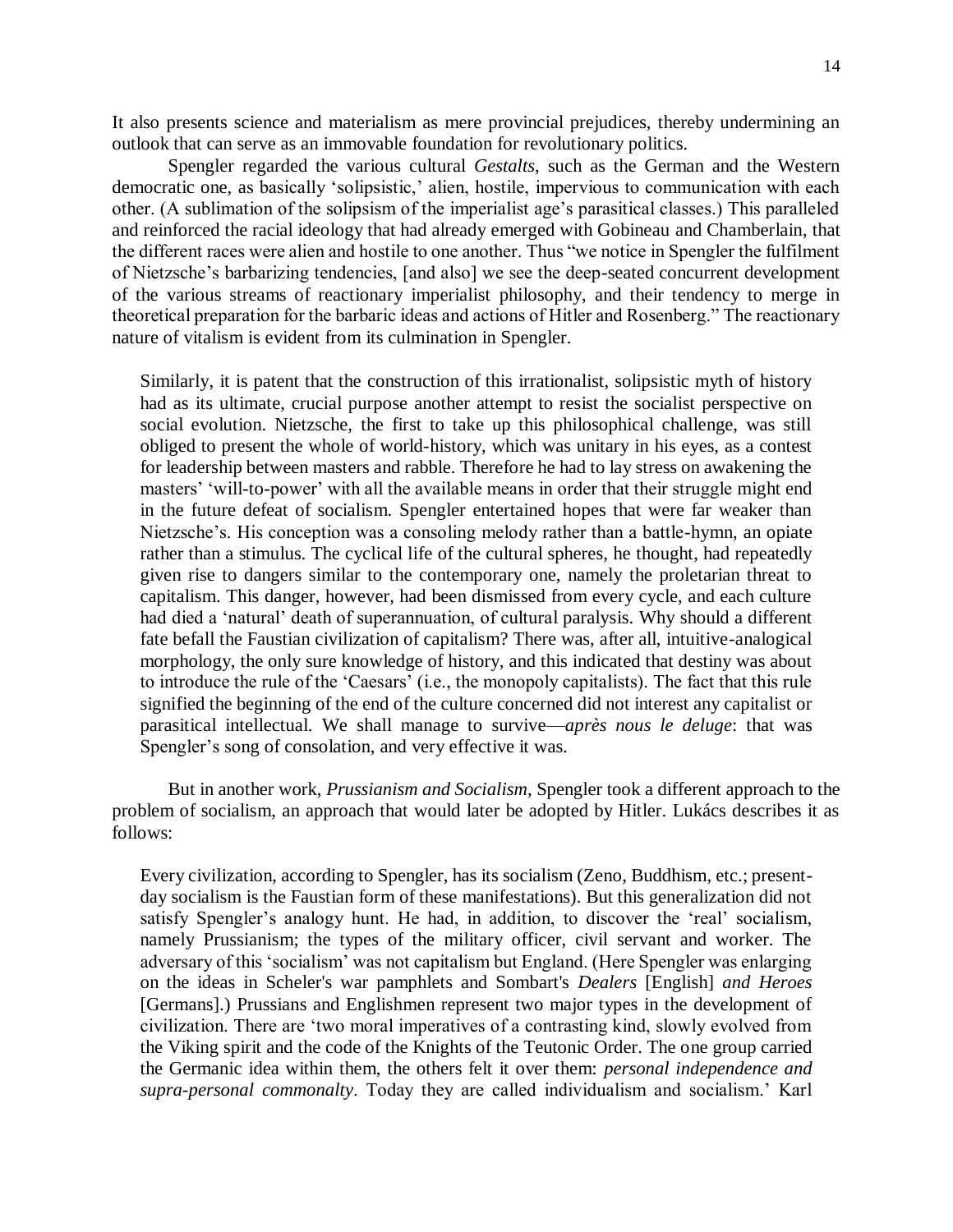Marx and working-class socialism have only complicated this question and are being thrust aside by the fateful logic of world-history. The victor will be 'Prussian socialism,' the 'socialism' founded by Friedrich Wilhelm I. The true Internationale will also be built on this basis: 'A genuine Internationale is possible only through the triumph of the idea of a single race above all others… *The genuine Internationale is imperialism*.' The worker, in this 'socialism,' becomes an economic officer, and the entrepreneur a responsible administrative official. The German working class will be bound to realize that only this 'socialism' has real possibilities. No ideology is needed, only 'a brave scepticism, a class of socialistic master-natures.'

## Thus you get National Socialism.

Lukács next proceeds to a subtle critique of [Max Scheler,](https://www.wrightswriting.com/post/2015/11/18/Two-interpretations-of-love) Husserl, and phenomenology, but I'll pass over that. His section on [Heidegger](https://www.wrightswriting.com/mind-body-1) and Jaspers is even better—much better. Brilliantly diagnoses the illness that was existential philosophy, and critiques Heidegger's ideas. With this thinker, phenomenology "turned into the ideology of the agony of individualism in the imperialist period." I have to copy some passages again, since they're too pithy to summarize.

The grim years of the First World War, which were full of abrupt changes of fortune, and the ensuing period brought a marked change of mood [in philosophy and culture]. The subjectivistic tendency remained, but its basic tenor, its atmosphere was completely altered. No longer was the world a great, multi-purpose stage upon which the I, in everchanging costumes and continually transforming the scenery at will, could play out its own inner tragedies and comedies. It had now become a devastated area. Before the war, it had been possible to criticize that which was mechanical and rigid about capitalist culture from a lofty vitalistic angle. This was an innocuous and safe intellectual exercise, for the being of society appeared to stand undisturbed and to guarantee the safe existence of parasitical subjectivism. Since the downfall of the Wilhelmine regime the social world had started to constitute something alien to this subjectivism; the collapse of that world which subjectivism was continually criticizing, but which formed the indispensable basis of its existence, was lurking at every door. There was no longer any firm means of support. And in its abandoned condition, the solitary Ego stood in fear and anxiety.

As a rule, relatively similar social situations produce relatively similar tendencies in thought and feeling. Before the outbreak of the 1848 revolution, which was an international, European event, Romantic individualism went to pieces for good. The most important thinker during its crisis and fall, the Dane Soren Kierkegaard, formulated in the most original way the philosophy of the then current Romantic-individualistic agony. No wonder that now, when this depressed mood was already starting to make itself felt—years ahead of the actual crisis [of the 1930s]—as a foreboding of future gloomy events, a renascence of Kierkegaard's philosophy was proclaimed by the new phase's leading minds, Husserl's pupil Heidegger and the former psychiatrist Karl Jaspers. Of course they did so with up-to-date modifications. Orthodox Protestant religiosity and Kierkegaard's strictly Lutheran faith in the Bible were of no use to present needs. But Kierkegaard's critique of Hegelian philosophy, as a critique of all striving for objectivity and universal validity by reasoned thought, and of all concepts of historical progress, acquired a very strong contemporary influence. So did Kierkegaard's argumentation of an 'existential philosophy' from the deepest despair of an extreme, self-mortifying subjectivism which sought to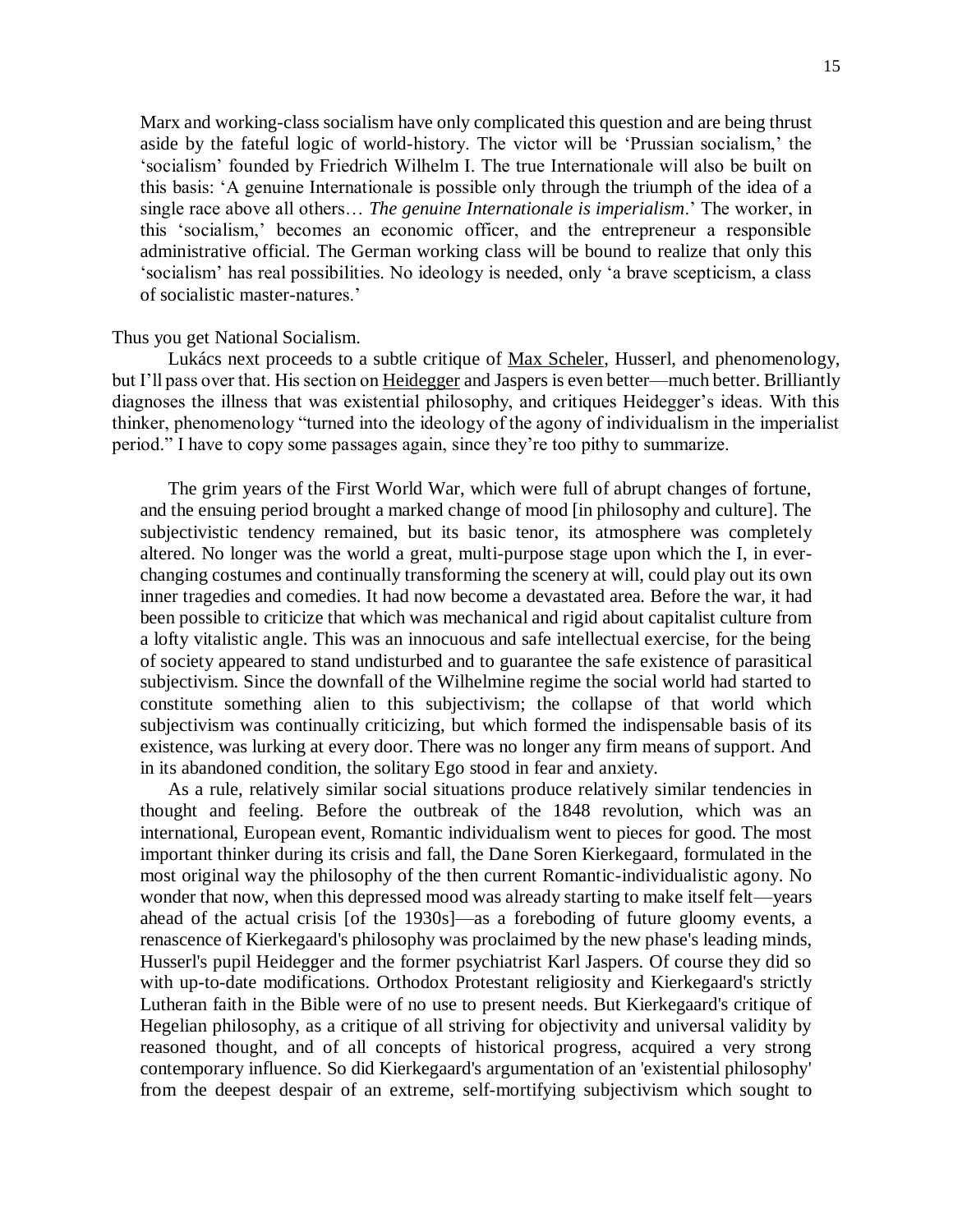justify itself in the very pathos of this despair, in its professed exposure of all ideals of socio-historical life as mere vapid and vain ideas, in contrast to the subject, which alone existed. The altered historical situation did, of course, dictate far-reaching changes. Again, these lay chiefly in the fact that Kierkegaard's philosophy was aimed against the bourgeois idea of progress, against Hegel's idealist dialectics, whereas the renovators of existential philosophy were already principally at odds with Marxism, although this seldom found overt and direct expression in their writings; at times they attempted to exploit the reactionary aspects of Hegelian philosophy on behalf of this new campaign. That in Kierkegaard existential philosophy was already no more than the ideology of the saddest philistinism, of fear and trembling, of anxiety, did not stop it conquering wide intellectual circles in Germany on the eve of Hitler's seizure of power and the nihilistic period of socalled heroic realism. On the contrary: this pretentiously tragic philistinism was precisely the socio-psychological reason for the influence of Heidegger and Jaspers.

One indication of the change in mindset was that the catchword of earlier vitalism had been "life," whereas now the word was "existence." "The emphatic stress on 'life' signified the conquest of the world through subjectivity; hence the fascist activists of vitalism, who were about to succeed Heidegger and Jaspers, revived this catchword, although they gave it a new content once more. 'Existence' as a philosophical leitmotif implied the rejection of a great deal that vitalism had elsewhere approved as 'alive,' and this was now presented as inessential, non-existential." To talk about abstract *existence* instead of concrete *life* is to be more alienated from society and oneself, to be separate from or outside of life, to be acutely anxious.

As for Heidegger's philosophy itself, I'll say only that in essence it isn't much different from subjective idealism. It's dressed up in the garb of objectivity, "ontology," etc., but it's purely idealistic. How else can you describe a philosophy that claims "*Ontology is only possible as phenomenology*"? In reality, of course, ontology is only possible as natural science, since it is science that tells us (or tries to tell us) what the ultimate constituents of the world are.

More quotations:

Bourgeois man's sense of becoming inessential, indeed a nonentity, was a universal experience among the intelligentsia of this period. Hence Heidegger's complicated trains of thought, his laborious phenomenological introspections struck upon the material of experiences widespread among this class and found an answering chord. Heidegger was here preaching a retreat from all social dealings just as much as Schopenhauer, in his time, had proclaimed a withdrawal from the bourgeois idea of progress, from the democratic revolution… [But] the human emotional emphasis in the withdrawing process was totally different, indeed opposed, in Schopenhauer and Heidegger. With the latter, the feeling of despair no longer left the individual free scope for a 'beatific' aesthetic and religious contemplation as in Schopenhauer. His sense of peril already encompassed the whole realm of individual existence. And although the solipsism of the phenomenological method may have distorted the depiction of it, it was still a social fact: the inner state of the bourgeois individual (especially the intellectual) within a crumbling monopoly capitalism, facing the prospect of his downfall. Thus Heidegger's despair had two facets: on the one hand, the remorseless baring of the individual's inner nothingness in the imperialistic crisis; on the other—and because the social grounds for this nothingness were being fetishistically transformed into something timeless and anti-social—the feeling to which it gave rise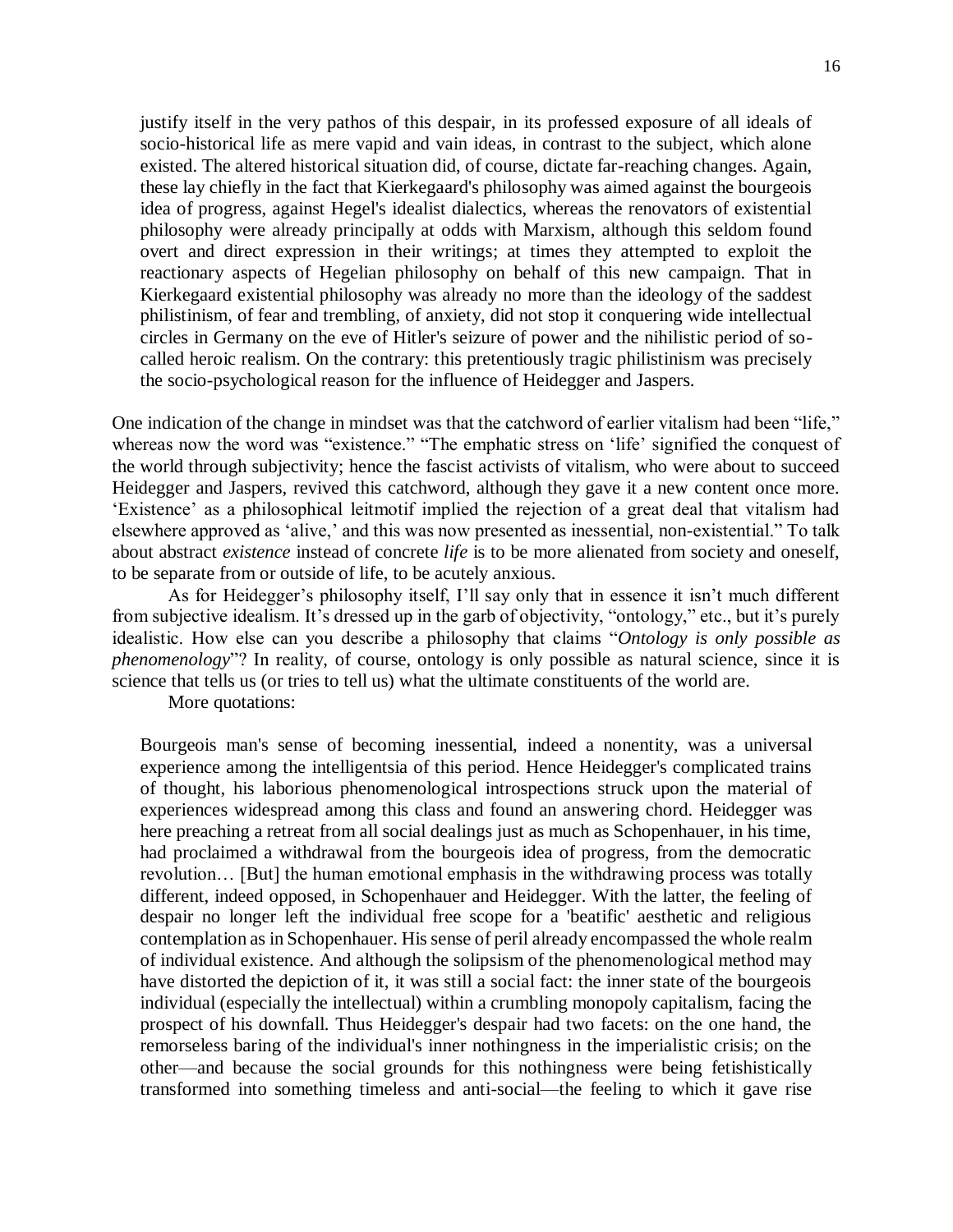could very easily turn into a desperate revolutionary activity. It is certainly no accident that Hitler's propaganda continually appealed to despair…

There follows a long analysis of various facets of Heidegger's philosophy, including his philosophy of time and history, the upshot of which is basically that social action and so forth are "inauthentic." More authentic are the negative features of existence, such as anxiety, despair, etc. (You also see this negativity and individualism in Sartre, of course, with the emphasis on anguish, absolute freedom, bad faith, and the like.)

And then there's Jaspers. A neo-Kierkegaardian. "Every doctrine formulated of the whole," he writes, "becomes a shell devoid of the original experiencing of the ultimate situations, and it thwarts those energies which are actively seeking the meaning of future existence in self-willed experience. For this it substitutes the calm of a fully perceived and perfected, soul-appeasing world of eternally present meaning." For Kierkegaard the opponent was Hegel, for Jaspers it's Marx. "With the assertion of the one truth as universally valid for all men…*falsehood* immediately sets in." The main threat was in democratic rule by the masses. Lukács: "Only with the 'inwardly' turned, purely self-reliant individuum (in the intellectual philistine rejecting all public life) could, Jaspers believed, truth, integrity and humanity be found; and—in true German petty-bourgeois style—he represented all mass influence as falseness and barbarity." What a surprise: an intellectual who doesn't trust democracy.

As an aside, here's a paragraph from Jaspers that reminds us of how totally derivative Sartre was (but then so was Jaspers):

Existential philosophy would be *lost* at once if it *believed it knew again what man is*. It would again provide the basic outlines for an investigation of human and animal life in its types, and would revert to being anthropology, psychology, sociology. It can have meaning only if it remains without a base in its concreteness. It awakens that which it does not know; it illuminates and activates, but it does not pin down… Because it remains without a concrete object, illumination of existence does not yield any results. The clarity of awareness contains the demand without fulfilling it. As observers we must be content with that. For I am not that which I perceive, and I do not perceive what I am. Instead of observing my existence I can only set in motion the process of clarified awareness.

Lukács' final judgment of Heidegger and Jaspers is suitably harsh (although it's possible he attributes too much importance to them):

Heidegger and Jaspers carried the most extreme individualistic, petty-bourgeois-cumaristocratic relativism and irrationalism to their farthest logical limits. They ended up with an ice age, a North Pole, a world become empty, a senseless chaos, a nought as man's environment, and a despair about oneself and one's inescapable loneliness as the inner content of their philosophy. They thus provided an accurate picture of what was widely going on within the German intelligentsia at the end of the twenties and the start of the thirties. But they did not stop at description. Their account was at the same time interpretation: an exposition of the meaninglessness of any action in this world. Their partisan attitude is manifest in the fact that they related the negative features of what they called the 'world' exclusively to democratic society. And that, on the eve of the crisis and during it, was tantamount to a decisive *parti pris*. For it deepened the general mood of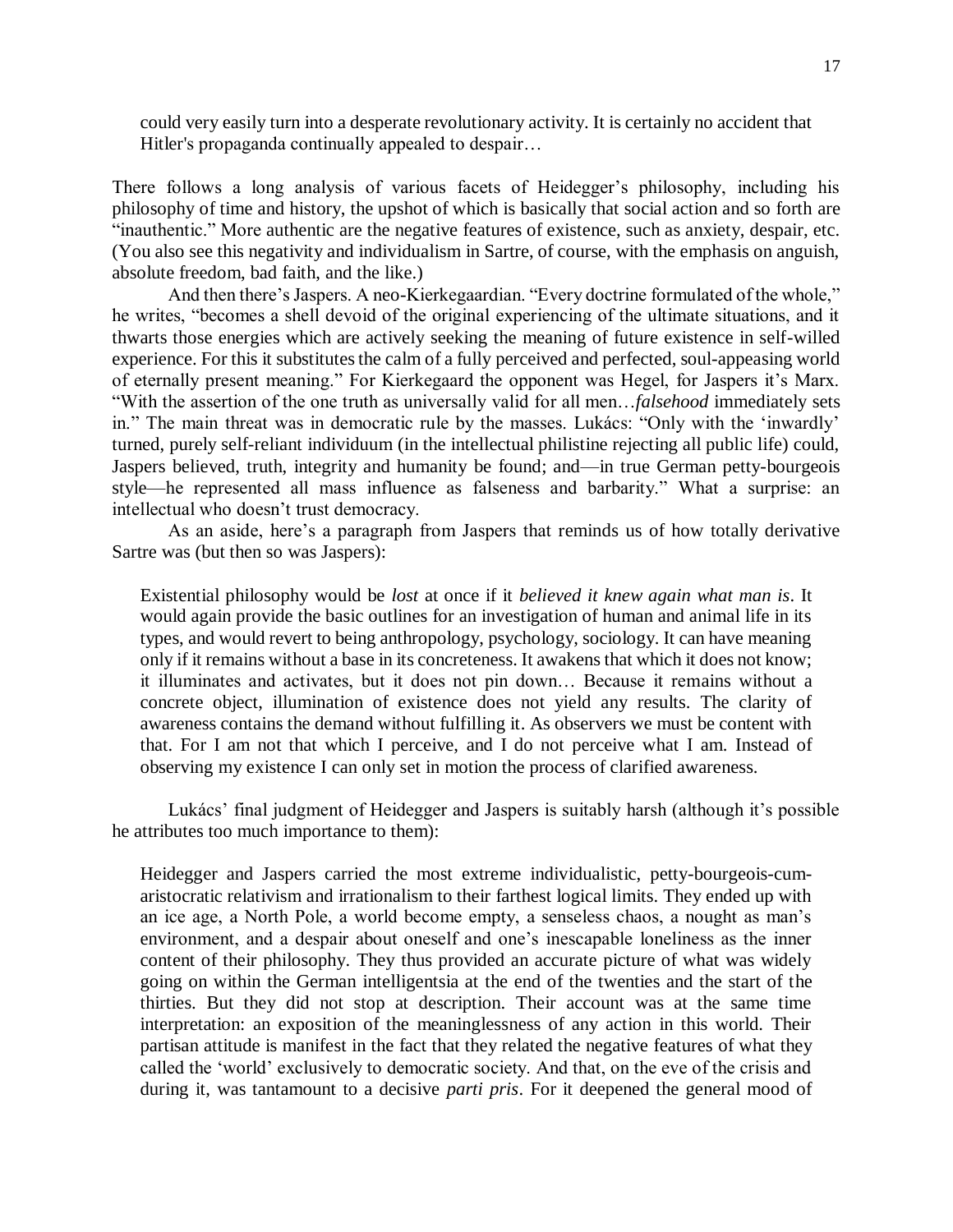despondency among broad sections of the German bourgeoisie, above all, its intellectuals, side-tracked potential rebellious tendencies and thus afforded significant assistance, in a negative way, to aggressive reaction. If fascism could inculcate a more than benevolent neutrality in broad sections of Germany's intelligentsia, this was due in no small measure to the philosophy of Heidegger and Jaspers.

Such is the danger of all relativistic and nihilistic philosophies.

The last section in the chapter on "Vitalism in Imperialist Germany" is the one on prefascist and fascist vitalism, which surveys the writers Klages, Jünger, Baeumler, Boehm, Krieck, and Rosenberg (although of course there were many others—also internationally). Again, a brilliant analysis. The creation of historical myths and mythical types; the explicit repudiation of intellect and reason as dead or moribund; the elevation of intuition, which finally became the infallibility of the *Führer*; the contempt for lifeless bourgeois culture, etc. (See [my old paper on](https://www.wrightswriting.com/_files/ugd/9b146c_b7b77c913e5c4e22ab6d9186b6003365.pdf)  [fascism,](https://www.wrightswriting.com/_files/ugd/9b146c_b7b77c913e5c4e22ab6d9186b6003365.pdf) and the works of Zeev Sternhell.) Near the end, Lukács reminds us of the indirect guilt of Dilthey and Simmel (however much they would have despised the fascist so-called philosophers): "…the Baeumler-Krieck-Rosenberg philosophy would not have been possible without Spengler, and Spengler's would not have been possible without Dilthey and Simmel." And here's the chapter's last paragraph:

This barbaric cul-de-sac [of "National-Socialist philosophy"] thereupon appears a necessary climax to the self-dissolution of German imperialistic ideology in vitalism (*Lebensphilosophie*), whose earliest philosophical forerunners we traced to the irrational reaction of German feudal absolutism to the French Revolution. And this climax was by no means fortuitous, but the merited fate of the immanent tendencies of vitalism itself. Hegel, who came to vitalism when it was not yet far advanced, when it was a doctrine of 'direct knowing,' prophetically wrote of it: 'From the thesis that *direct knowing* must be the criterion of truth it follows…that all superstition and idolatry are declared to be true, and that the most wrongful and indecent content of the will is justified… Natural desires and inclinations automatically deposit their interests in the consciousness, and the immoral purposes are directly located in the same.'

The next chapter, on neo-Hegelianism, is less interesting, so let's skip it. (It does, however, indicate yet again the astounding breadth of Lukács' learning.) Of far more interest is the chapter on German sociology, on how it contributed to a climate of "irrationalism." Consider Toennies, in the late nineteenth century. He did much to popularize the distinction between culture and civilization that later was very important to Spengler and others. "This antithesis arose spontaneously out of the bourgeois intelligentsia's feeling of discontent with capitalist, and especially imperialist, cultural development." Since the intelligentsia, tied in many ways to capitalism, couldn't become genuinely revolutionary, it expressed its discontent by elevating "culture" at the expense of "civilization." The latter, denoting techno-economic development, was constantly ascending, but at the expense of the former. Culture became increasingly impoverished, commercialized, vulgar, decadent. A "tragic, unbearable tension" would finally break out between the two. As Lukács comments, this conception was but the expression of an unrigorous Romantic anti-capitalism; but it had the advantage of militating against socialism. "For since socialism was developing further the material forces of production (mechanization, etc.), it too was unable to solve the conflict between culture and civilization. It was rather perpetuating the conflict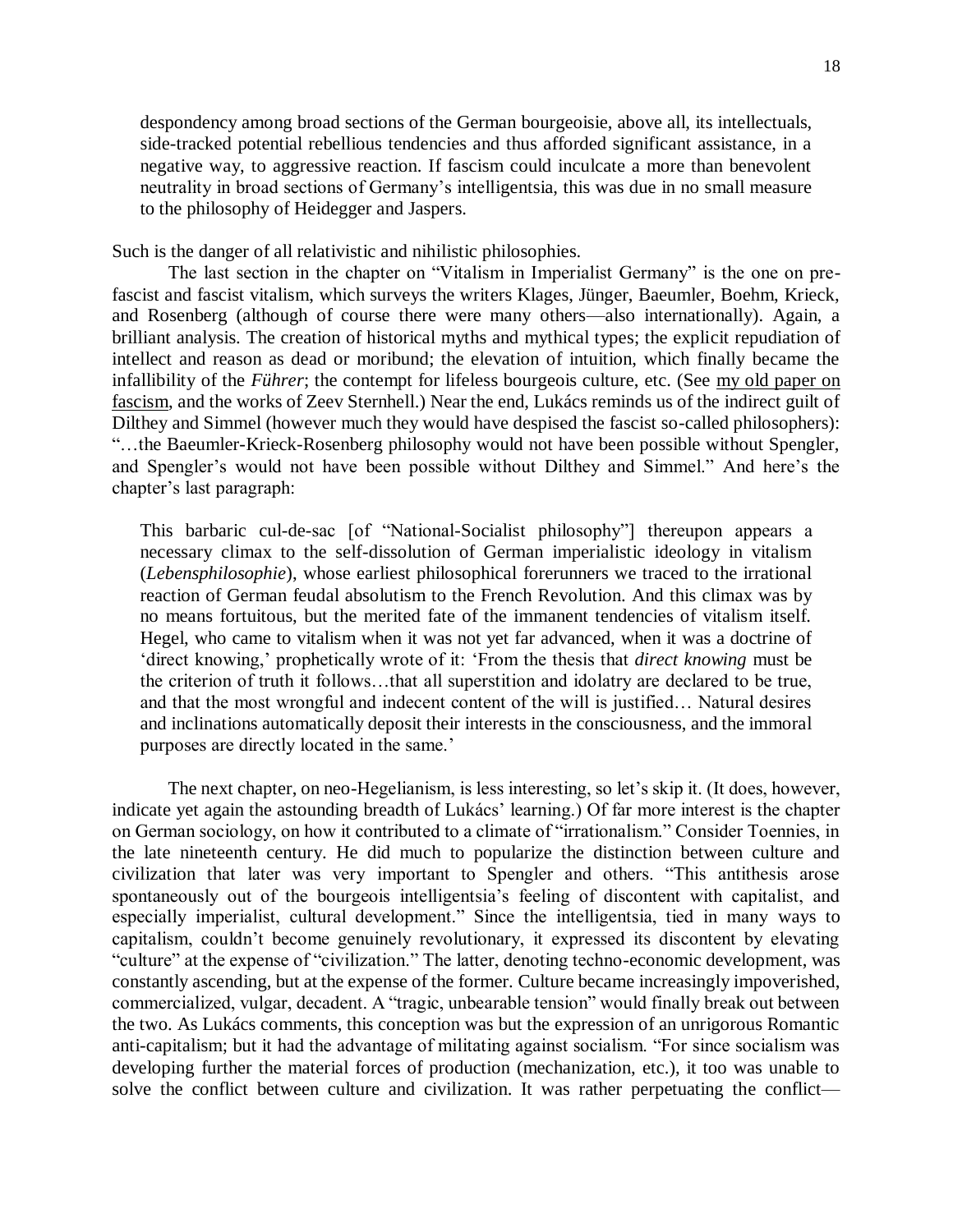consequently, the argument ran, the intelligentsia afflicted by this dichotomy would be wasting its time by contesting capitalism for the sake of socialism." The odd and rather senseless distinction between culture and civilization was essentially backward-looking.

The more strongly that *Lebensphilosophie* tendencies, especially Nietzsche's, took hold of sociology and social studies in general, the stronger the emphasis became on the contrast between culture and civilization, the more energetic the turning to the past, and the more unhistorical, antihistorical the propositions. And the internal dialectic of ideological developments after the war inevitably meant that the dismissive attitude was extended more and more to culture as well. Culture and civilization alike were rejected in the name of the 'soul' (Klages), of 'authentic existence' (Heidegger), and so on.

A more and more spiritualized-individualistic philosophy emerged, which, in rejecting the *social* sphere, collective action, economic and political progress, and so forth, necessarily aided the development of fascism and its ideologies.

With Toennies you also get a contrast between community and society, the latter equated, in effect, with capitalism. The "living" vs. the "mechanized." What resulted, again, was an effective diversion of intellectual discontent from anti-capitalism to…anti-modern-civilization in general.

And then there's Weber, the most sophisticated and ambitious of the German sociologists.

For German sociology, the central problem in pre-war imperialism was to find a theory for the origin and nature of capitalism and to 'overcome' historical materialism in this sphere through a theoretical interpretation of its own. What constituted the real bone of contention was the original accumulation, the forcible separation of the employed from the means of production. (As adherents to the marginal utility theory, the majority of German sociologists regarded the doctrine of surplus value as settled scientifically.) New hypotheses and theories were set up by the dozen as a sociological substitute for original accumulation… With regard to later developments, however, Max Weber's conception became the most influential. Weber, as we have seen, started out from the interaction between the economic ethics of religions and economic formations, whereby he asserted the effective priority of the religious motive. His problem was to explain why capitalism had come about only in Europe. In contrast to the earlier view of capitalism as any accumulation of wealth, Weber was at pains to grasp the specific character of modern capitalism and to relate its European origin to the difference between ethico-religious development in the East and West. To achieve this his principal step was to de-economize and 'spiritualize' the nature of capitalism. This he presented as a rationalizing of socioeconomic life, the rational calculability of all phenomena. Weber now devised a universal history of religion in order to show that all oriental and ancient religions produced economic codes constituting inhibiting factors in the rationalization of everyday life. Only Protestantism (and within Protestantism, chiefly the dissident sects) possessed an ideology agreeable to this rationalization and encouraging it. Time and again Weber declined to see in the economic codes a consequence of the economic structures. Of China, for example, he wrote: 'But here this lack of an ethically rational religiosity is the primary factor and seems, for its own part, to have influenced the constantly striking limitation in the rationalism of her technology.' And in consequence of his identification of technology and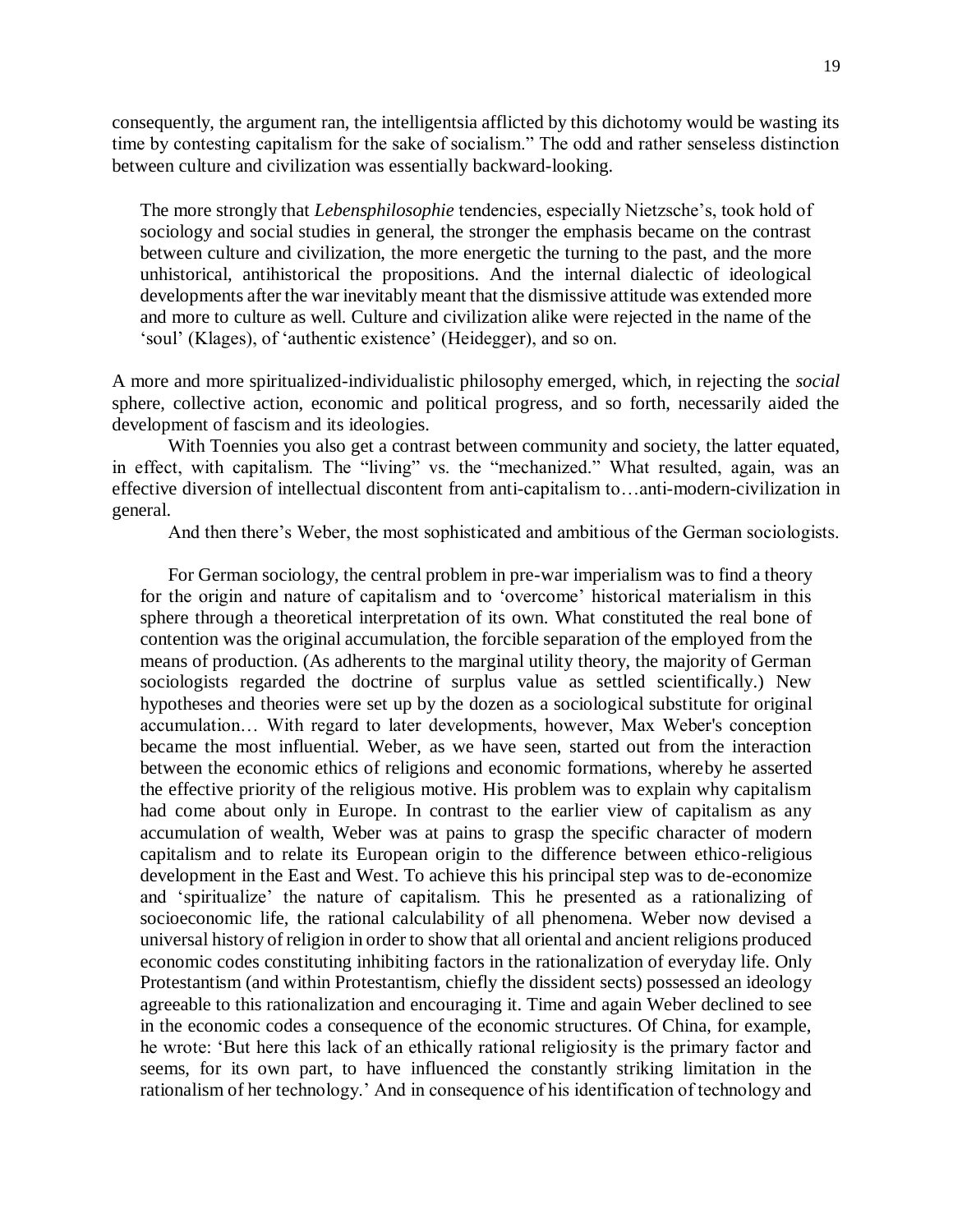economics—a vulgarizing simplication that acknowledged only mechanized capitalism as the authentic variety—Weber then arrived at the 'decisive' historical 'argument' that the Protestant economic ethos which speeded up and fostered capitalist development was already there '*before* the "capitalist development."' In this he saw a refutation of historical materialism.

In some respects Weber wasn't as conservative as many of his peers. Whereas they criticized Western democracy as dysfunctional and inferior and so on—in order to argue for the superiority of German conditions—Weber favored democracy…as "the form most suited to the imperialist expansion of a major modern power," to quote Lukács. "He saw the weakness of German imperialism as lying in its lack of internal democratic development." Lukács then quotes Weber: "'*Only a politically mature* people is a 'master race'… *Only master races are called upon to intervene in the course of global developments*… The will to [anti-democratic] powerlessness in home affairs that the writers preach is irreconcilable with the 'will to power' abroad which has been so noisily trumpeted." Weber was an imperialist like all the others, but a "democratic imperialist," so to speak.

Lukács also criticizes the formalism of Weberian sociology, which paralleled the formalism of contemporary philosophy. "As a result of its formalism, subjectivism and agnosticism, sociology, like contemporary philosophy, did no more than to construct specified types, set up typologies and arrange historical phenomena in this typology. (Here Dilthey's later philosophy had acquired a decisive influence on German sociology. Its real blossoming—after Spengler—we can witness in the post-war period.)" He continues:

With Max Weber this problem of types became the central methodological question. The setting up of purely constructed 'ideal types' Weber regarded as a question central to the tasks of sociology. According to him a sociological analysis was only possible if it proceeded from these types. But this analysis did not produce a line of development, but only a juxtaposition of ideal types selected and arranged casuistically.

A rather just criticism, I think.

Lukács finishes his discussion of Weber with a nuanced analysis of how even this rigorous thinker inadvertently accepted and contributed to the climate of irrationalism in German intellectual culture. In brief, the point is that by striving for a value-free sociology, he left the field open to irrationalism, mysticism, and faith. He had to become a relativist, since supposedly science wasn't relevant to values or ends. (In a sense, this Humean argument is right. But Marxism shows that a sort of integration of values and "science" is nevertheless possible.) Values are arbitrary. So then it's sort of legitimate to have a separate, non-scientific sphere of irrationalism—much as Weber on some level would have contested that (and did contest the vulgar irrationalism of his day).

Later, in the midst of a long and compelling critique of Weber's younger brother Alfred (another sociologist of some importance), Lukács observes that the celebrated Weberian concept of "charisma" is in fact of little interest:

As is well known, Max Weber in his sociology regarded the chosen state of the democratic leader in particular as 'charisma', a term already expressing the conceptually unfathomable and incomprehensible irrational character of leadership. For Max Weber this was not to be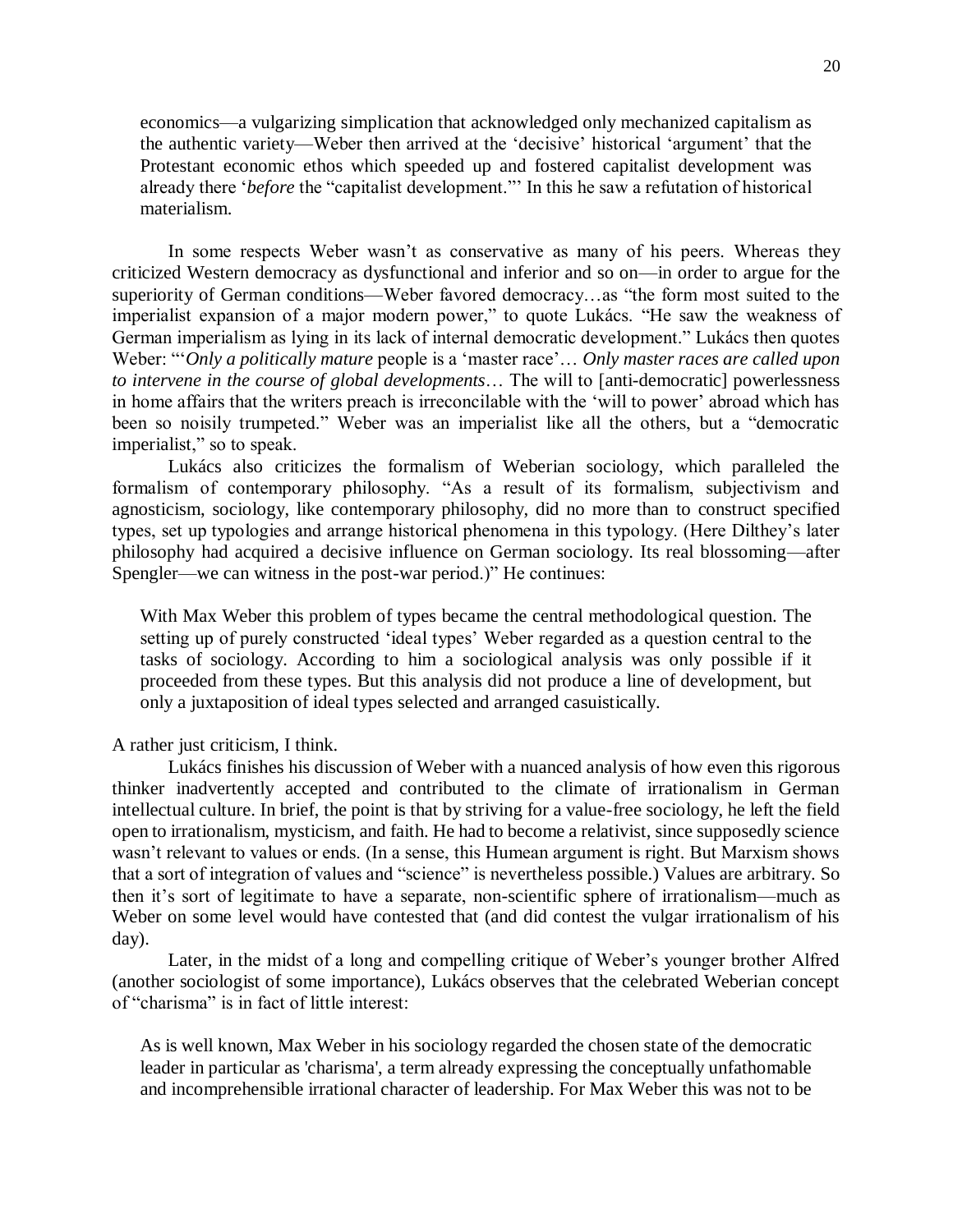avoided. For if—following the Rickertian methodology of history, which only recognizes individual phenomena—we ask why it was that Pericles or Julius Caesar, Oliver Cromwell or Marat became leaders and try to find a sociological generalization covering the separate historical answers, there will arise the concept of 'charisma', which roughly pins down in a pseudo-concept our ignorant amazement, i.e., something irrational. When, on the other hand, Hegel spoke of the 'world-historical individual', he was proceeding not from the individual but from the historically allotted task of an age, a nation, and regarded as 'worldhistorical' that individual who could solve this task. Hegel well knew that the question of whether, among those with the potential awareness and capacity for action needed in this situation, it is the individual X or Y who does in fact become 'world-historical' conceals within it an element of irreducible chance. Max Weber posed the question precisely from the angle of this unavoidable chance element and sought an 'explanation' for it. Hence he was sure to land up with the partly abstract, partly mystical and irrational pseudo-concept of 'charisma'.

Characteristically acute insights. It's like…okay, sure, charisma is important. And one can, if one wants, elevate that concept into something more pithy than its ordinary humdrum meaning to express some sort of unrational mystical connection between the masses and a leader. But…so what? How far-reaching is the explanatory payoff of that concept? Not very. It's just more description and typologizing. More pseudo-explaining, superficial explaining.

Worse, the Weberian notion of charisma helped prepare the ground for the fascist theory of the *Führer*, and helped it gain credence among the intelligentsia. –For all these reasons and more, Weber, like the many other thinkers Lukács is discussing, has a bit of blood on his hands. In fact, any intellectual (or really any person—but the intellectuals and the elite first and foremost) who doesn't take a firm stand with the Left is complicit.

Okay; on to Karl Mannheim and his "sociology of knowledge" (which continues to find expression in postmodernist currents). Its logical conclusion, of course, is relativism, since all knowledge is supposed to be totally situation-bound, no more than an expression of a particular situation and the interests, desires, perceptions, perspectives, etc. embedded in that situation.

Like all agnosticists and relativists of the imperial period, Mannheim protested against the accusation of relativism. He solved the question with a new term and called himself a relationist. The difference between relativism and relationism is about the same as that between the yellow and the green devil in Lenin's letter to Gorky. For Mannheim 'overcame' relativism by pronouncing obsolete and discarding the old epistemology, which at least put forward the demand for objective truth and termed the denial of it relativism. Modern epistemology, on the other hand, was to 'proceed from the thesis that there are areas of thought where uncommitted, unrelated cognition is quite unimaginable'. Or, more radically as regards the realm of social knowledge: 'But primarily, each of us gets to see that aspect of the social whole to which he is oriented in terms of the will.' Here Mannheim's source is obvious: it was historical materialism's theory of ideologies. But, like all the popularizers and popular opponents of this doctrine, he failed to observe that in it, the relative and absolute mesh in a dialectical reciprocal relationship, and that this gives rise to the approximative character of human knowledge, for which objective truth (the correct reflection of objective reality) is always an inherent element and criterion. Thus the theory involved a 'false consciousness' as a complementary pole to correct consciousness,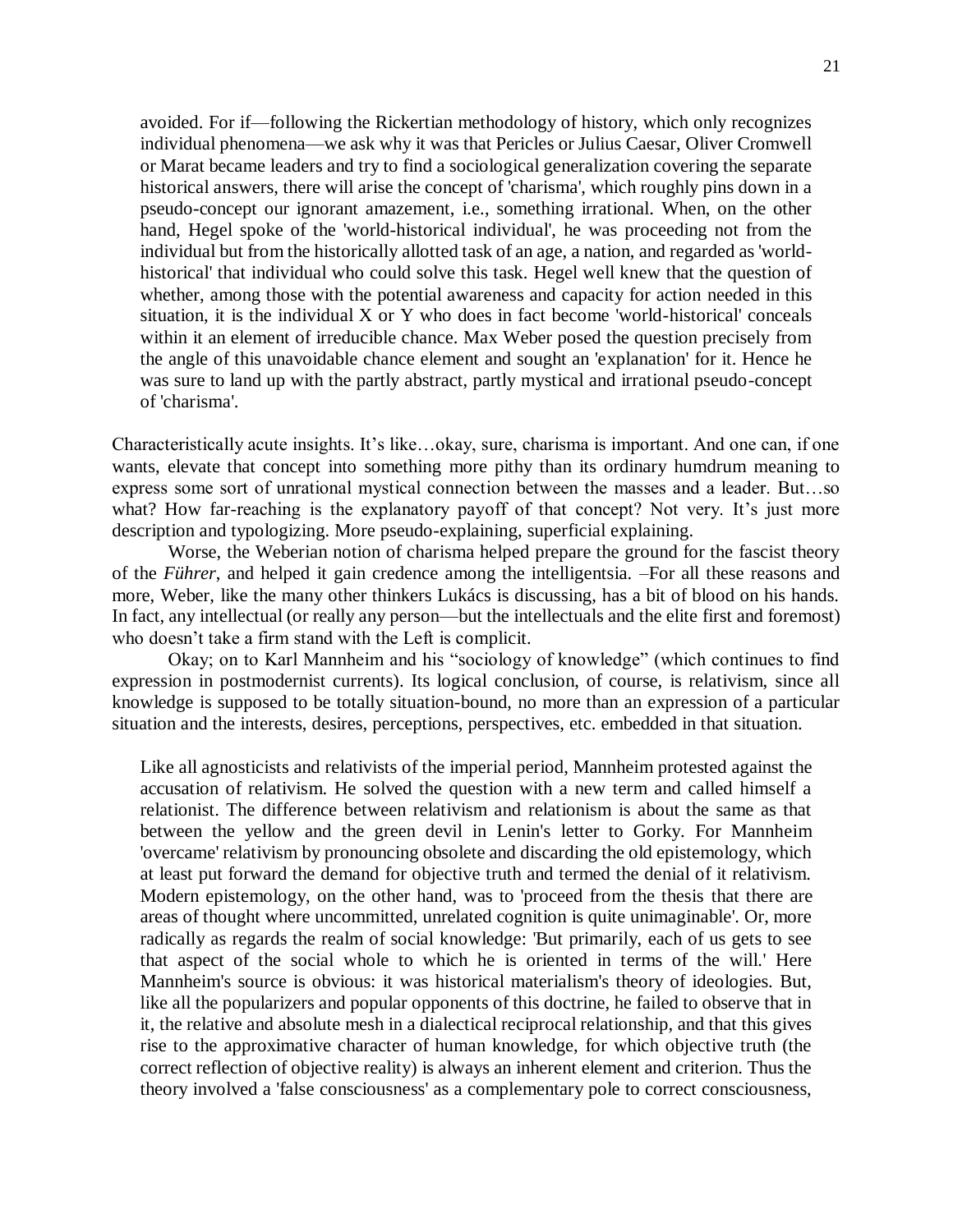whereas Mannheim conceived his relationism as the typification and systematizing of every possible kind of false consciousness.

'Historical materialism is itself an ideology just like all the others, and therefore a kind of false consciousness! Ha ha, I win!' But as I was writing as long ago as my senior thesis in college, you simply *have* to acknowledge the possibility of objective truth/knowledge and that not *everything* is only an expression of a particular situation or perspective. For even in the moment of making such a relativistic claim, you're implicitly stating that *it*, at least, is an objective truth. It's the old "performative contradiction" of relativism: the very act of stating a thoroughgoing relativism contradicts the content of your statement.

Anyway, Lukács has some fun exposing the hollowness of Mannheimian sociology. For example: how does Mannheim get himself out of the performative contradiction? How does he get himself out of the total relativism he disavows? Well...

To the *'floating' intelligentsia* [Lukács writes] was imputed the chance and the role of ascertaining the truth that met the present situation from the totality of standpoints and attitudes linked to these standpoints. This intelligentsia, according to Mannheim, stood outside social class: 'It forms a centre, *but not a centre in terms of class*.' Now why the thinking of the 'floating intelligentsia' was no longer 'situation-bound,' and why relationism did not now apply its own tenet to itself, as it was asking historical materialism to do, is known only to the sociology of knowledge. Mannheim asserted of this social group that it possessed a social sensibility enabling it to 'share the feelings of the dynamically conflicting forces,' but that was a hollow claim without proof. That this group had the delusion that it was standing above social class and the class struggles is a well-known fact. Historical materialism not only repeatedly described it, but also deduced it from the social Being of this group. Here it was Mannheim's duty to point out that the bond with social Being, with the 'situation' which, in his new epistemology, defined the thinking of every man living in society, was absent from this group or present in a modified way. But he did not even attempt to show this, and simply had recourse to the 'floating intelligentsia's' illusions about itself…

'We floating intellectuals, angelically hovering above society, are the exception to everything I've been arguing!' Ugh. Why must bourgeois thinkers invariably be such mediocrities? Well, I guess the question answers itself.

Enough about Mannheim and all these middling ideologists. Lukács sums up: "The sociological movement emanating from Max Weber was profoundly sterile." Intellectual and political sterility is what you get when you're committed to a middle position in a time of social crisis. These liberals couldn't countenance fascism but wouldn't commit themselves to a decisive democratic program to resist it—for they feared socialism even more than fascism—so they ended up vacillating pathetically, criticizing mass democracy while (sort of) defending it, fecklessly counseling moderation, thereby enabling ultra-reaction.

I'm reminded of recent U.S. history: the feckless, vacillating liberalism of Obama & Co. prepared the way for the semi-fascism of Trump  $\&$  Co. Just as the feckless, vacillating liberalism of Jimmy Carter & Co. ushered in the reactionary age of Reagan & Co. Whether among intellectuals or politicians, centrist liberalism serves but to clear the ground for reaction.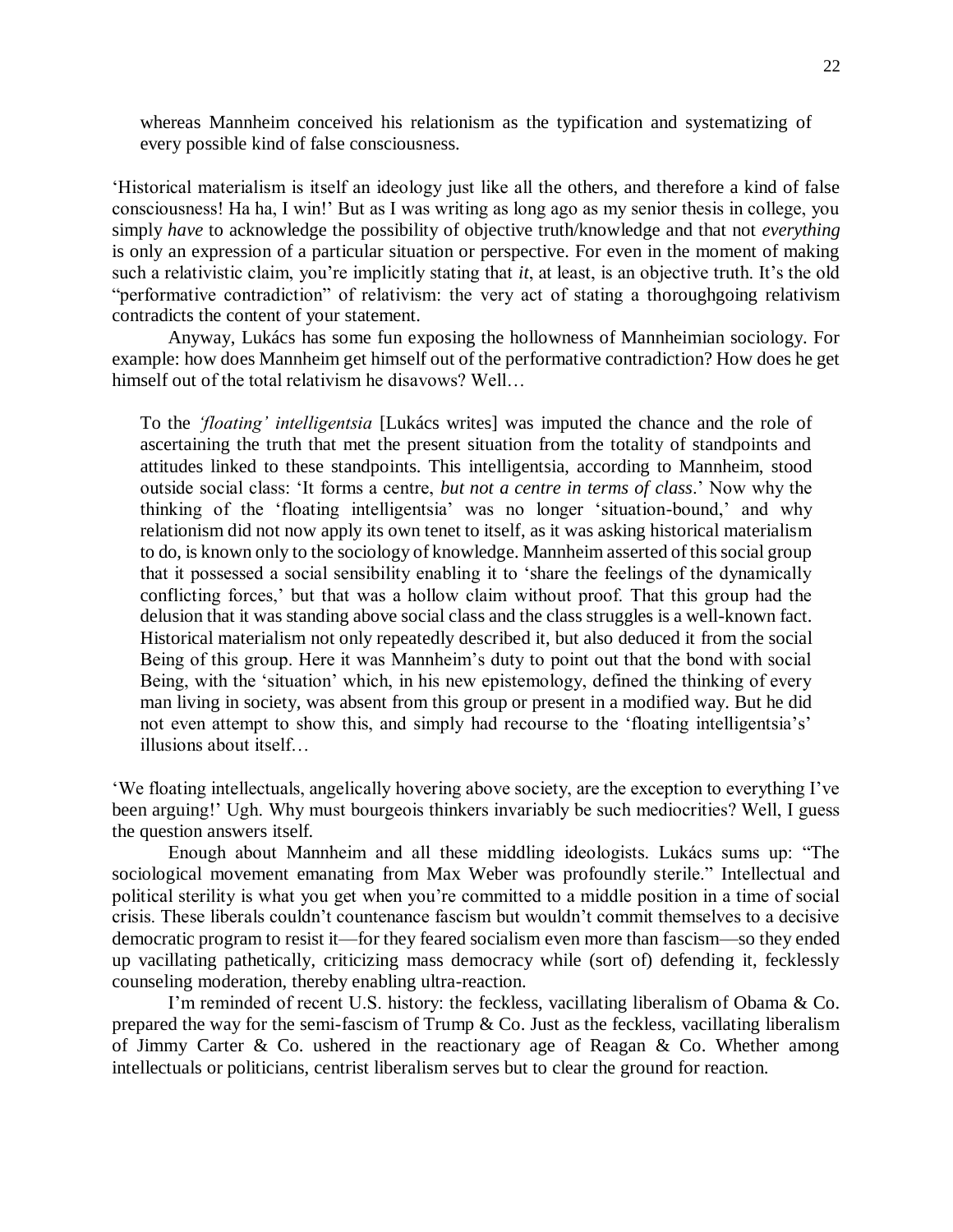I'll pass over the section on fascist and pre-fascist sociologists like Hans Freyer and Carl Schmitt. Moving on to the chapter on "Social Darwinism, Racial Theory, and Fascism": it was in the eighteenth century that racial theory sprouted, out of (e.g.) the French nobility's struggle to maintain its dominance against an ascendant bourgeoisie. "As early as the start of the eighteenth century, Count de Boulainvilliers wrote a book (1727) in which he tried to prove that in France, the nobility represented the descendants of the old Frankish ruling class, whereas the rest of the population were heirs of the subject Gauls. Therefore two qualitatively different races were confronting one another…" At the time of the French Revolution the polemicizing advanced to a new plane, as bourgeois ideologists like Volney and Sieyès ridiculed the nobility's claim to represent a superior and pure race.

"Thus racial theory—in its first rudimentary form—was already scientifically discredited at the time of the French Revolution. But the class forces behind it did not disappear in the revolution; the struggle against democracy continued and constantly took new forms. Thus racial theory was bound to flare up again in various forms. Its further vicissitudes were determined by the class struggles—partly by the varying amount of influence which feudal or semi-feudal reaction gained in the crisis-beset development of bourgeois democracy, and partly by the ideological needs of a reactionary bourgeoisie turned anti-democratic. For the latter looked to the remnants of the feudal age for political support, and in this connection appropriated elements of its ideology…" Once the chief enemy had become the working class and not the feudal aristocracy, the bourgeoisie was willing and eager to ally with the latter against the former, including on the ideological plane.

For a long time, though, there was no particular need for racial theory in Germany. All the way up to the second half of the nineteenth century, under Bismarck, the Prussian Junkers were secure enough in their power not to have to invoke their racial superiority as a desperate defense of their privileges. It was instead in France that racialism was first reinvigorated, by Gobineau, whose book *The Inequality of the Human Races* gradually attained influence in the era after 1848. Gobineau wrote from a feudal-aristocratic perspective, but given that in France it had become utterly hopeless to return to the age of feudal dominance, it was through the interests and agency of the bourgeoisie that his ideas spread. For instance, American slaveholders loved them, and Gobineau was initially much more popular in the U.S. than France.

Gobineau's principal animus, of course, was against democracy and the "unnatural" idea of the equality of men. Equally predictably, he thought the white race, more specifically the Aryan, was the highest, and he was cast into despair by its modern mongrelization and bastardization. It was no longer a pure race, and so was doomed to decline, ossification, and ox-like stupefaction. Lukács comments:

It is chiefly this fatalistic pessimism that distinguishes Gobineau from his important successors, Chamberlain, Hitler and Rosenberg. With these, racial theory was to a mounting degree the organ of an actively militant reactionary demagogy. And this demagogy, likewise, increasingly cast off the old feudal confines of reaction to become an obscurantist ideology of reactionary monopoly capitalism. Here, of course, we must not forget that Gobineau's successors preserved elements of his racialist pessimism in a specific sense, namely in the view that development always means deterioration (racial mixture is necessarily a corruption of the species). Thus the activism of later racial theory sprang from the same pessimistic, anti-evolutionary basis as with Gobineau. The only difference was that a desperate, ambitious activism supplanted fatalistic despair…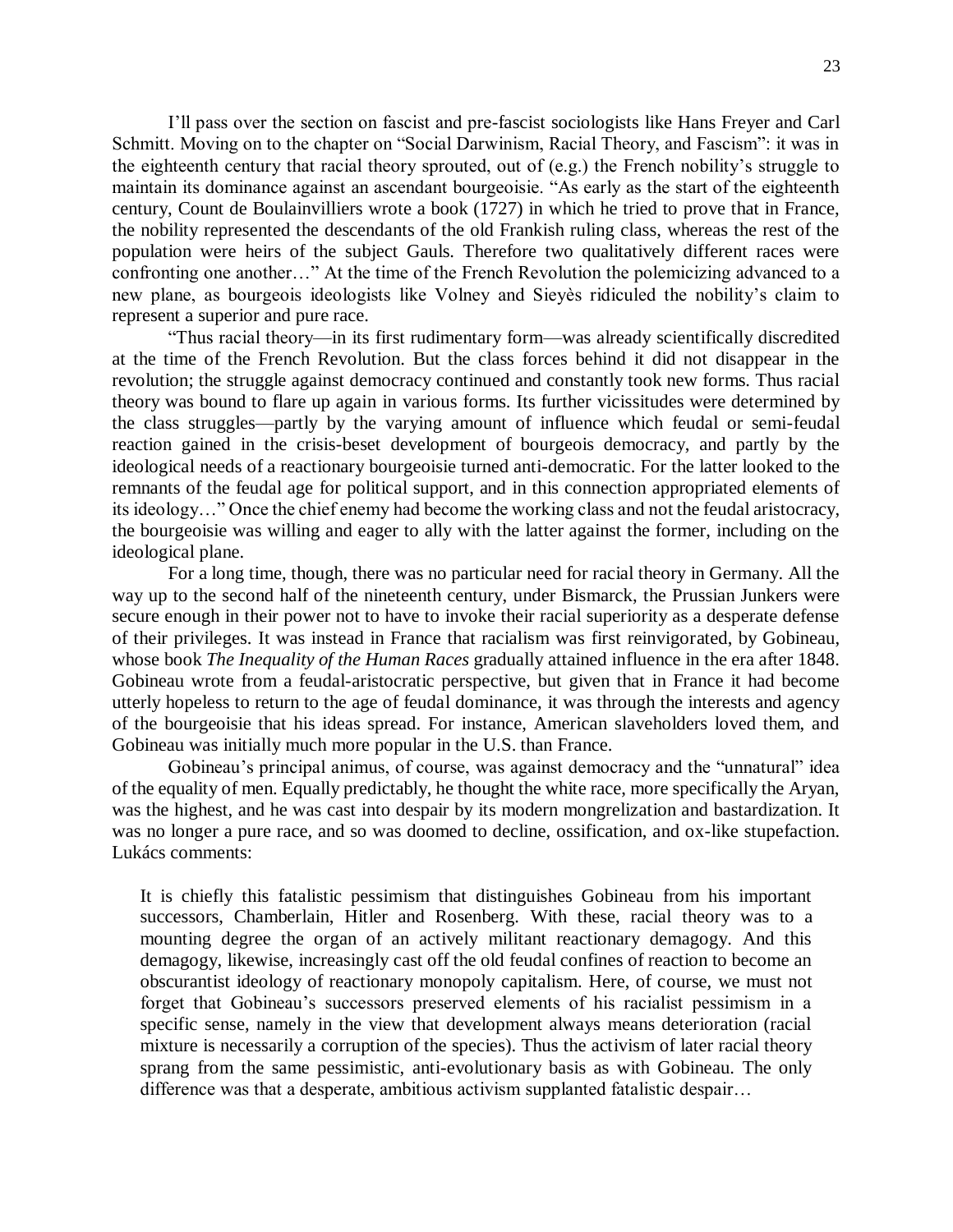Later fascists considered Gobineau backward in some respects, as in his attempt to reconcile racial theory with Christianity (everyone is equal in the eyes of God), but they did draw a lot from him. "Above all, he was the first to produce a really effective pseudo-scientific pamphlet contesting democracy and equality, on a racialist basis. Moreover, his book marked the first large-scale attempt to reconstruct the whole of world-history with the aid of racial theory, and to do so by tracing back to racial questions all historical crises, social conflicts and differences."

Several decades passed before a new racial theory appropriate to the age of imperialism emerged, with Chamberlain. (But of course racial thinking was rampant everywhere in the second half of the nineteenth century, a fact that Lukács doesn't sufficiently acknowledge.) Social Darwinism played a decisive role in bridging the earlier and later stages of racism. I won't summarize Lukács' long discussion of its leading exponents, but a few points are worth making. Regarding the Social Darwinist Gumplowicz, for instance: "with his primitive biologist view of history, his mysticizing of the facts of class struggle into a racial struggle 'ordained by nature' and the anti-democratic attitude permeating this whole conception, he was paving the way for the fascist view of history."

I mostly won't summarize the long discussion of H. S. Chamberlain, since racism is of less than zero intellectual interest, but parenthetically Lukács makes an insightful critical remark on liberal intellectuals of that decadent age, a remark that applies to liberal intellectuals of our own decadent age: "Relativistically-minded modern liberal thinkers, while becoming very sharply opposed to the 'dogmatic' aspect of materialism, were extremely patient towards and indeed full of sympathetic understanding for the most obscurantist intellectual trends of the time [such as vitalism and strains of racialism]. Here again we see that objectively, this relativism of theirs was assisting the birth of fascist ideology." Today too: materialism is ridiculously dogmatic and reductivist! It's barely worth engaging with, it's so simplistic! Its much more sophisticated to focus on *culture—*race, gender, discourses, subjectivities—than the *economy!* 

–Ugh. Oh well, I guess in some respects it's not as bad as it used to be, since contemporary political correctness, as silly as it is in many ways, is better than the racialism and reactionary obscurantism of the past.

I have to give Lukács credit for wading through all the racist dreck and devoting substantial intellectual energy to analysis of it. I couldn't do that. Here's one paragraph that I find of somewhat more intellectual interest than the others (which isn't Lukács' fault, given his subject-matter):

Chamberlain expressed this philosophical allegiance to German imperialism with the most brutal cynicism: 'Nobody can prove that Germanic supremacy is a blessing for all the Earth's inhabitants; from the beginning right up to the present, we have seen the Germans slaughtering whole tribes and peoples…so as to procure room for themselves.' Here Chamberlain was perpetuating the Nietzschean line of indirect imperialist apologetics, the 'blond beast' line that so many of Nietzsche's liberal admirers would prefer to regard as nonexistent or inessential to him. But at this juncture it is plain how necessary and how central this particular line was to both of them, to Nietzsche as well as Chamberlain. In other respects they may have greatly differed, and a big difference in stature may have separated Nietzsche the literary stylist and psychologist of culture from Chamberlain. But both stood out from the other vitalists and racialists in that they strove to provide a historical perspective for the imperialist age on the basis of a pessimistic cultural critique. But what kind of perspective might that be, if not an imperialist one? And if it was an imperialist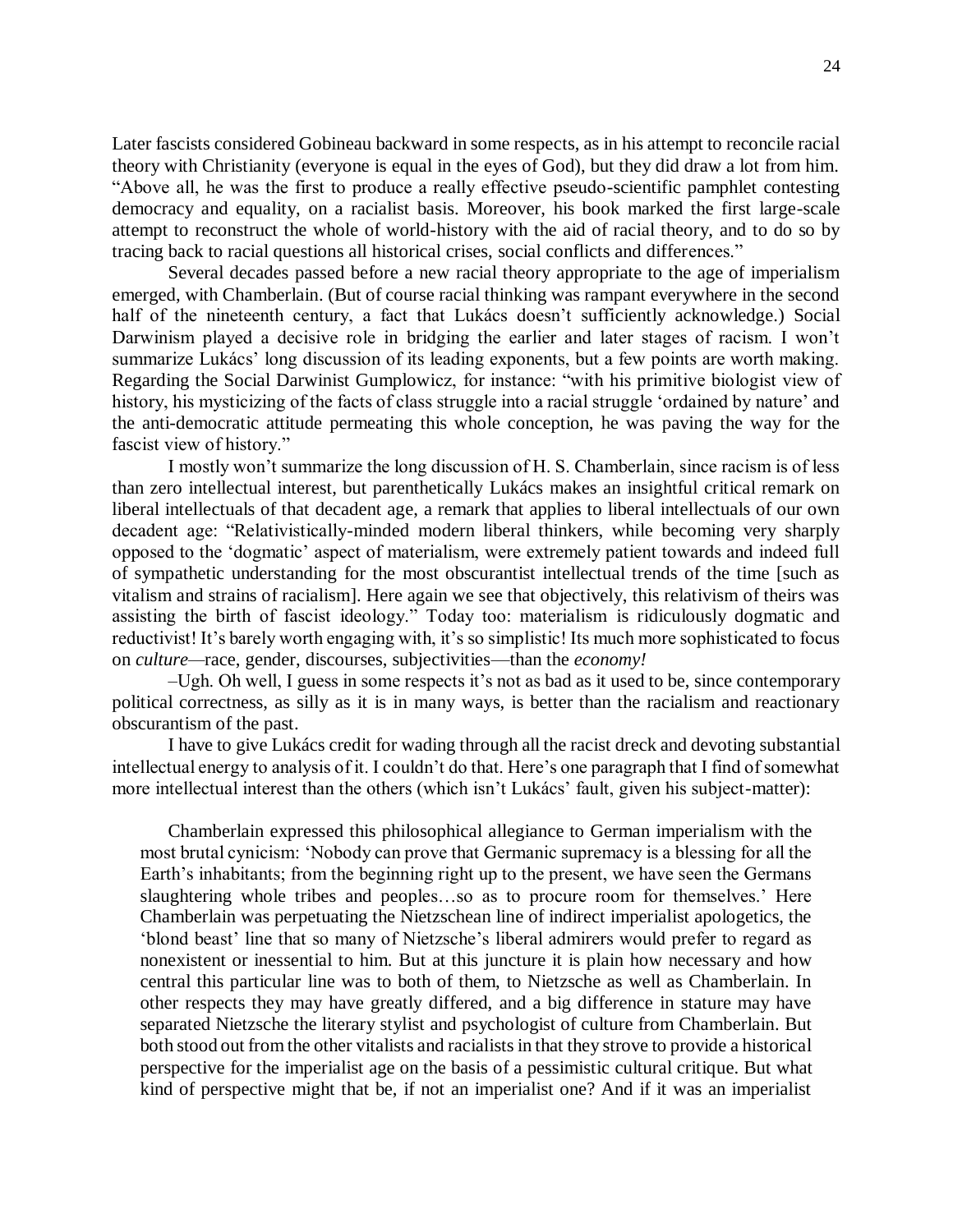one, then what else could it contain—as its essential tenet—but the ['glorious'] myth of imperialist aggression and inhumanity? Where this perspective was lacking, all that could emerge was a scepticism bordering on nihilism, a state of despair or of resignation as the final wisdom,' as reflected in the history of vitalism from Dilthey and Simmel to Heidegger and Klages. [Think also of, say, the final line of Eliot's "The Waste Land": *Shantih shantih shantih*. Resignation, appropriate to Eliot's complicit conservatism. And that of a galaxy of like-minded intellectuals.] Objectively considered, the imperialist period could follow one of only two courses: it could either approve imperialism along with its world wars, its subjugation and exploitation of colonial peoples and its own masses, or else imperialism could be effectively repudiated, the masses could revolt and destroy monopoly capitalism. The thinking man had to side openly and firmly, either for or against. Otherwise his life, no matter whether he sympathized with imperialism as with fascism or disliked them, could only end without prospects, in despair. (We have already repeatedly illustrated the objectively positive service to fascism of the philosophy of despair.) [Many thinking men, however, refused to take a stand, in effect choosing passive compliance with the worst trends of the age. Complicit cowards, both morally and intellectually.] Nietzsche and Chamberlain, to be sure, differed not only in stature but also in their closeness to the concrete realization of imperialism. Nietzsche was merely its prophet; hence the general, abstract, 'poetic' form of his imperialist myth. Chamberlain was already more active, a direct participant in the ideological preliminaries to the First World War. Hence we can already clearly discern in him the outlines of bestial imperialism à la Rosenberg and Hitler.

Anyway, onward to the final section, on the National Socialist synthesis. "National Socialism was a major appeal to…those bad qualities [of the German people] formed in the course of centuries as a result of *failed revolutions* and the *lack of a democratic German development and ideology*." (My italics.) That's the reason in a nutshell. The other Western countries benefited from a democratic tradition; Germany didn't. So you got a decades-long explosion of reactionary irrationalism, even more than in France, England, and the U.S. And in the end it achieved far more political power. Because of how useful it was to the ruling class, and how ineffectual the democratic resistance was. (Here, other factors played a role too. For instance, Stalin's catastrophic foreign policy.)

Let us also not forget the essential role of American capitalism: "Hitler's 'originality' lay in the fact that he was the first to apply techniques of American advertising to German politics and propaganda. His object was to stupefy and defraud the masses…" The U.S. was rather marginal in winning World War II—that was done by the Russians—but it did provide invaluable assistance, on many levels, in causing it.

More on this topic:

This fusion of German vitalism and American advertising was no accident either. Both are manifestations of the imperialist age. Both appealed to the desolation and disorientation of the people of this age, to their imprisonment in a fetishized category system belonging to monopoly capitalism. They played on men's numb suffering under the system and their inability to break free from it. But the American system of advertising was aimed at the man in the street, appealing to his most immediate daily needs, and in these the objective standardization through monopoly capitalism was mingled with a vague desire—within this framework—to stay 'personal.' Vitalism, on the other hand, reached out via extremely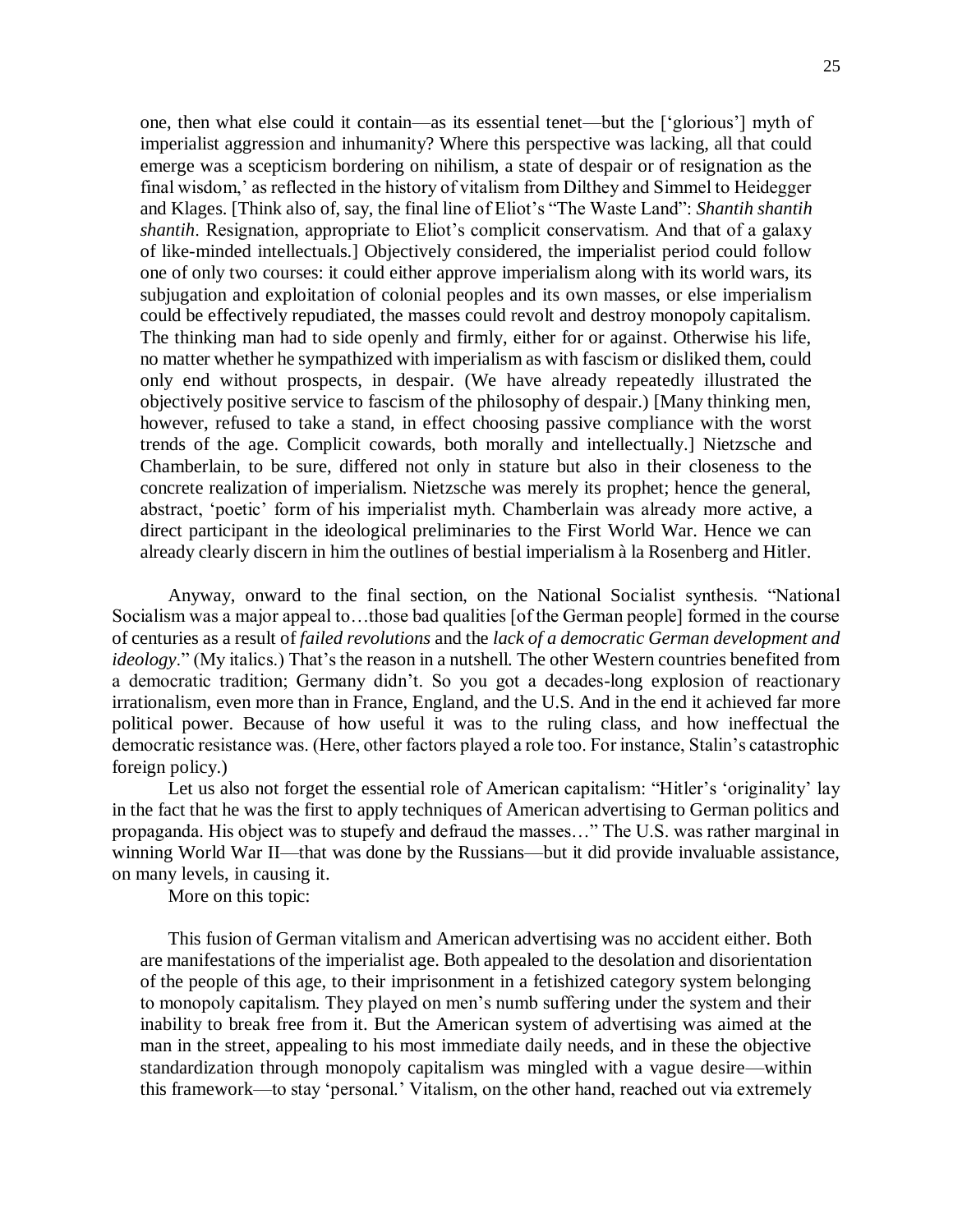circuitous routes to the intellectual elite, where the inner resistance to standardization was much more fiery, albeit—objectively speaking—equally hopeless. Hence advertising techniques were cynically demagogic from the outset, an immediate expression of monopoly capitalism, whereas vitalism was for a long time pursued bona fide or at least with indirect, quasi-scientific and quasi-literary means. But for all their differences they were united—objectively considered—in distracting attention from all objectivity, in a one-sided appeal to feelings, experiences, etc., and in trying to eliminate and pour contempt on reason and independent, rational judgement. There was, therefore, a specific social necessity which explains why the products and the method of vitalism were conveyed to the streets with the tools of American advertising.

Inasmuch as Hitler combined in his own person vitalism and monopoly capitalism, the latter's most advanced techniques, i.e., American techniques, were coupled with its most advanced imperialist reactionary ideology, i.e. , the German ideology. The very possibility of this parallel, this unity indicates that we can only understand and criticize all the barbarity, cynicism and so forth of the Hitler period by considering the economics, social structure and social trends of monopoly capitalism. Any attempt to interpret Hitlerism as a revival of some barbarism or other will miss the most crucial specific features of German fascism.

It is only from the angle of these cynical, unscrupulous advertising techniques that we can accurately portray the Hitler fascists' so-called ideology. For all that they ever asked was: what use is this idea, what advantage does it have?—in total independence of objective truth which, indeed, they vehemently and scornfully rejected. (In this they were in complete agreement with modern philosophy from Nietzsche via pragmatism up to our own day.) Now, however, these coarse and muscular advertising techniques joined forces with the products of imperialist vitalism, the philosophy of the most 'refined' minds of this period. For that agnosticist irrationalism which had gone on developing in Germany from Nietzsche, Dilthey and Simmel to Klages, Heidegger and Jaspers had as its final outcome a repudiation of objective truth no less vehement than that which Hitler voiced from other motives and with other arguments. Thus vitalist irrationalism's relevance to fascist 'philosophy' did not hang on individual epistemological findings; these, difficult and subtle, were only meant for small intellectual circles. It had to do with a general spiritual mood of radical doubt concerning the possibility of objective knowledge and the value of reason and understanding, as also with a blind faith in intuitive, irrational 'prophecies' contradicting reason and understanding. In short, it had to do with an atmosphere of hysterical, superstitious credulity whereby the obscurantism of the campaign against objective truth, reason and understanding appeared to be the last word in modern science and the 'most advanced' epistemology.

This is one of the greatest books I've ever read. A work of near-genius. In a sense, despite its many flaws, it almost achieves the level of Chomsky in its reverence for pure reason, science, and the traditions of the Enlightenment.

I'm sorry, but I have to include another long quotation, this time on why all the fascist bestiality was able to happen in Germany:

…As we know, Germany in the modern age developed on lines different to those taken by Western Europe as also Russia. Whereas everywhere else, the dissolution of feudalism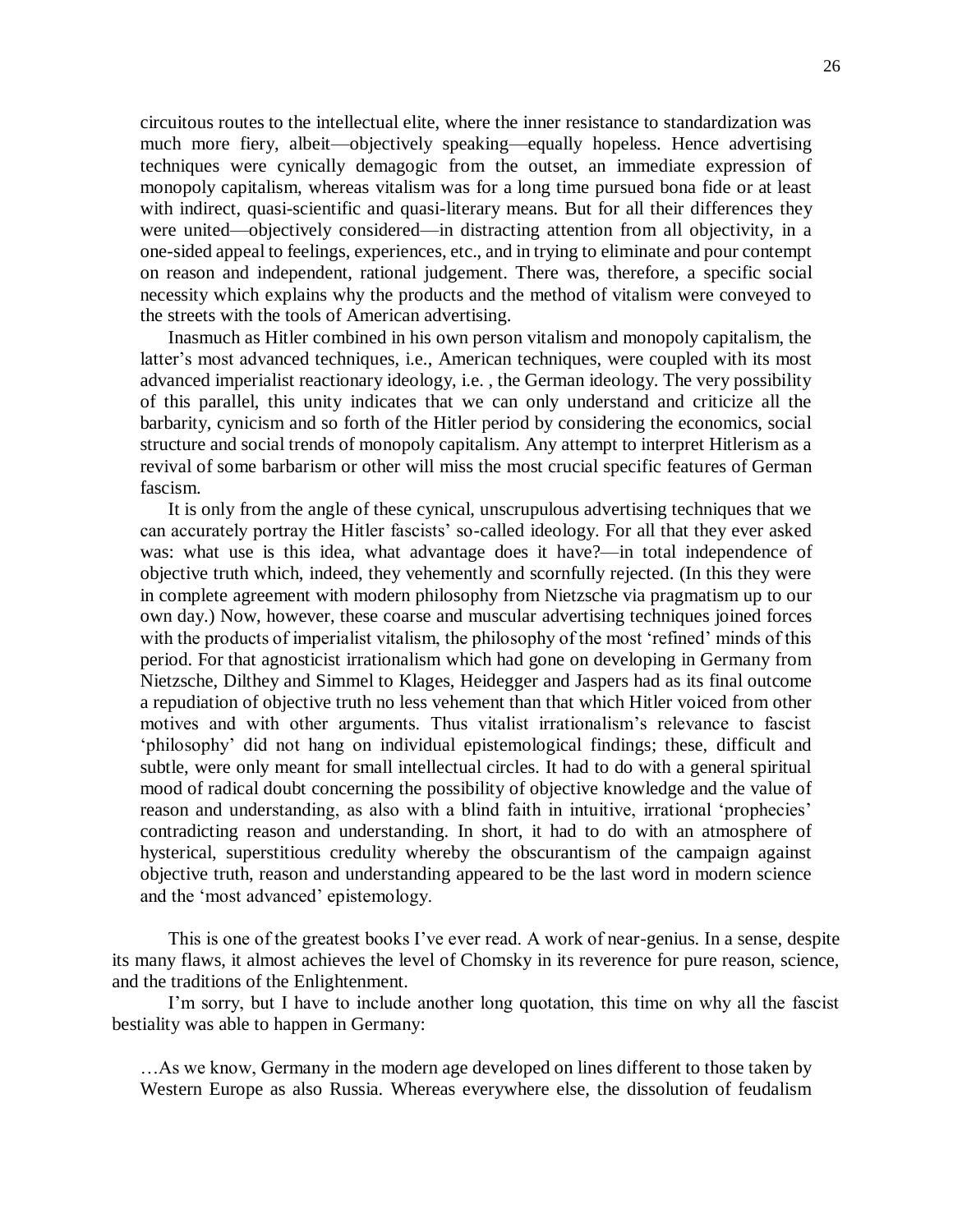gave rise to unified nation-states, in Germany it led to a political fragmentation. Hence Lenin was right in saying that the central issue of the bourgeois revolution in Germany was the creation of national unity. In the development of Germany, this situation produced various results which were peculiar to the country, but always unfavourable and connected with the reinforcement of reactionary ideas. Firstly, absolutism in Germany lacked those progressive features that were visible wherever it was the organ for establishing the political unity of a nation. Secondly, this line of development was connected with a belated and feeble development of the bourgeois class and with a long retention of relics of feudalism and the political predominance of the nobility. Thirdly, the bourgeois democratic revolution was weaker, less clear-cut and more susceptible to reactionary distractions than elsewhere, since its chief task was the setting up of a missing central power and not the progressive democratic transformation of one that already existed.

The ideas are sketchy—although earlier in the book he had elaborated on them in great detail but they're suggestive and pithy. Later he adds, "Thus in other countries the ideology of absolutism, even if it turned the State into a 'leviathan,' distinctly reflected class struggles and class interests, as also the position and function of the State in these conflicts—albeit by no means fully or consciously. But in Germany, because of that backwardness we have outlined, there arose the theory of the State as the embodiment of the absolute idea, a theory which degenerated into a State mystique and idolatry. (This is also clearly visible in Hegel's law philosophy.)"

To read this book is a bracing, exhilarating experience. And its final pages—before the long epilogue—are characteristically magnificent, infused by a humanism that remains lifeaffirming and hopeful even in the aftermath of World War II. It begins with the following sentences and builds to a Goethe-quoting climax:

One thing is certain: 1945 was not a repeat of 1918. The collapse of Hitler's Germany was no straightforward defeat, however crushing, no mere change of system, but the end of a whole line of development. It ended that falsely based German unity which started with the defeat of the 1848 revolution and was complete by 1870-1; it posed this central issue of the German nation entirely afresh once again. Indeed, one may say that the whole misguided history of Germany became due for revision. A hundred years before, Alexander von Humboldt—who was really not inordinately radical—had already seen that with the defeat of the Peasants' War, Germany had lost her way. She needed to retrace her steps to that date in order to find the right direction; what had happened since was the result of it…

And so Lukács issues a call to arms for humanism, democracy, and reason. His whole book, all 850 pages of it, is such a call, perhaps the most eloquent and urgent such call in history, considering the circumstances that brought it forth. It will never be surpassed.

In the very long epilogue he takes the story up to the early 1950s, focusing on the U.S., which was now the principal imperialist power. With the defeat of fascism and the discrediting of racism, irrationalism and capitalist apologetics now mainly (as, frequently, before) took the appearance of a disinterested rational investigation. "With regard to form, mode of presentation, and style we are here [in the case of mainstream American liberals and conservatives] dealing with purely conceptual, scientific deduction. But this is only so in appearance." In reality, such writers as Walter Lippmann—and innumerable others—are vulgar superficialists who refuse to analyze in any depth the workings of society because of the left-wing conclusions they'll come to. For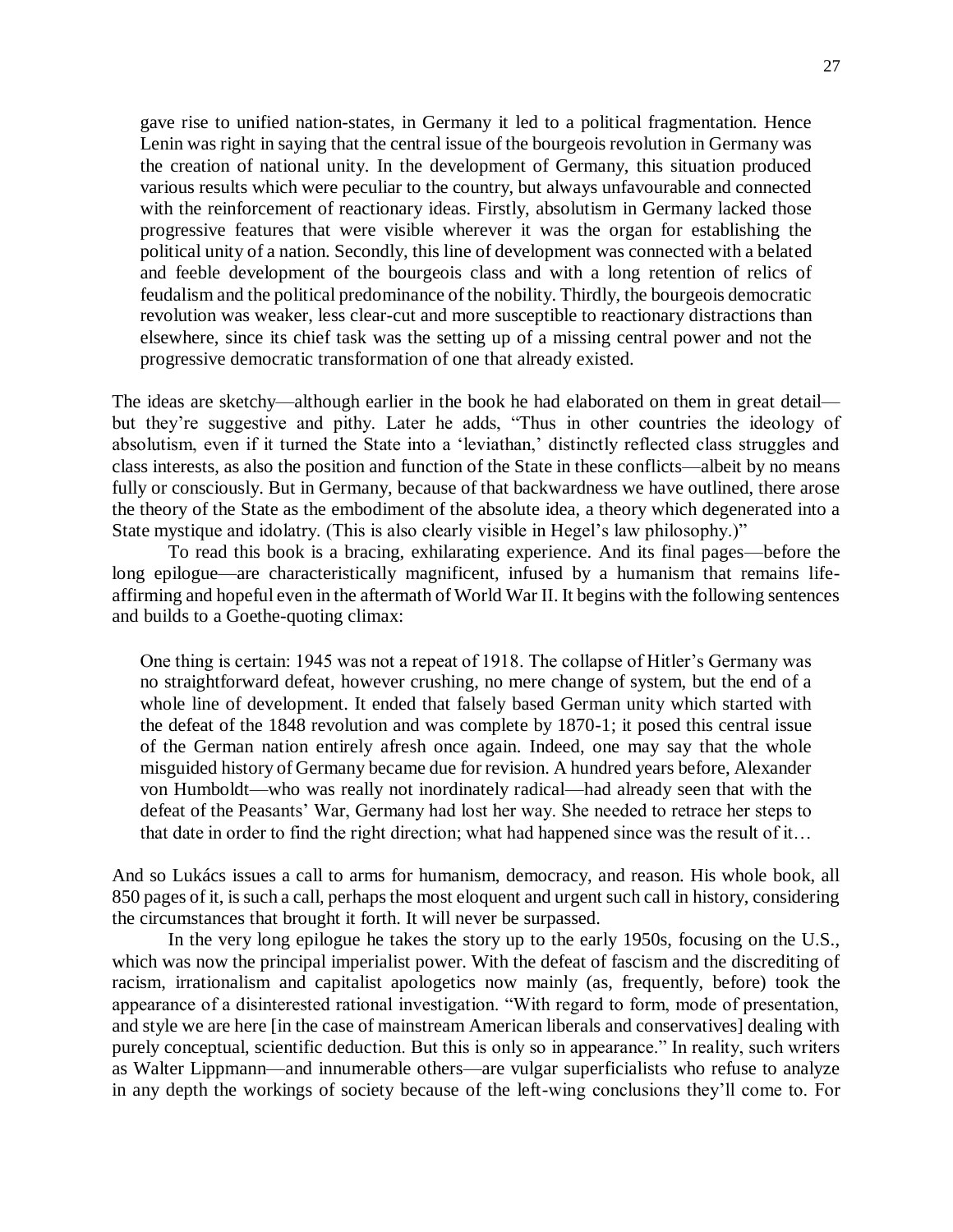instance, they say it's necessary to pass laws to break up the concentration of capital. But they don't ask how that can be achieved, what social forces must be mobilized to bring about such laws and make sure they're enforced. There is no real investigation of the relation between the economy and the politico-legal superstructure. There's just a shallow adherence to surface phenomena. (For a contemporary analogue, see Paul Krugman's writings. He nearly always stops just before he gets to really substantive questions of political economy and the distribution of power, and of how actually to achieve the reforms he advocates. (Because that necessitates bringing in unions, building radical popular movements, etc.)) This is a type of irrationalism, though a more subtle and, perhaps, effective type than the Hitlerian variety.

Some thoughts on analytic philosophy of the time:

But in semantics and neo-Machism also—their dividing-lines are often blurred—there has arisen a vigorous further development of the earliest Machism in accordance with the ideological requirements of modern American imperialism. The early Machist show of 'strict scientific thinking' has been preserved unaltered, but at the same time the departure from objective reality has gone far beyond the earlier standards. Philosophy's task is now no longer an 'analysis of sensations' but only one of word-meanings and sentencestructures. And parallel with the formal-academic total loss of substance which this has entailed, overt direct apologetics have emerged far more prominently than ever before. Machism came about originally as a philosophical weapon against materialism, chiefly in the field of the epistemology of natural science. The modern agnostic forms which were elaborated in the process naturally constituted a good starting-point for many an irrationalist current, and Machism was always of philosophical assistance to irrationalism. Now, a general direct apologetic has plainly emerged. Semantics examine energetically and systematically the general concepts of social and economic life, only to find them trivial, empty word-formations. What follows? The English Marxist Maurice Cornforth tells us very clearly in a quotation from Barrows Dunham's *Man against Myth*: 'As we clearly see, there are no dogs in general, no human race, no profit system, no political parties, no fascism, no undernourished peoples, no shabby clothes, no truth, no social justice. With things standing thus there is no economic problem, no political problem, no fascist problem, no nutrition question and no social question… By simply breathing out,' he continues, 'they have spirited out of the world every important problem to have tormented the human race during its entire history.'

And in addition, Cornforth showed most lucidly the social consequences of such a philosophy. He stated: 'To take a simple example, let us consider the kind of discussion that occurs very frequently between workers and employers. What is the semantic prescription for solving the dispute? It is expressed very clearly in the words of the boss who says: "Let's forget all this twaddle about labour and capital and profit and exploitation, which is only the meaningless invention of political agitators who are playing on your emotions. Let's speak man to man, as Adam to Adam, and let's try and understand each other." That is actually the way in which employers very often argue. They learnt to be semanticists before semantics was even invented.'

I recall [my thoughts years ago on E. P. Thompson's](https://www.wrightswriting.com/_files/ugd/9b146c_5af8b17e22b647c0a7027ad12baa0a0a.pdf?index=true) *The Poverty of Theory*, where he discusses the great use of, e.g., Karl Popper's nominalistic positivism to maintenance of the political status quo. (It's no wonder the conservative W. V. O. Quine—who once told Chomsky that the Great